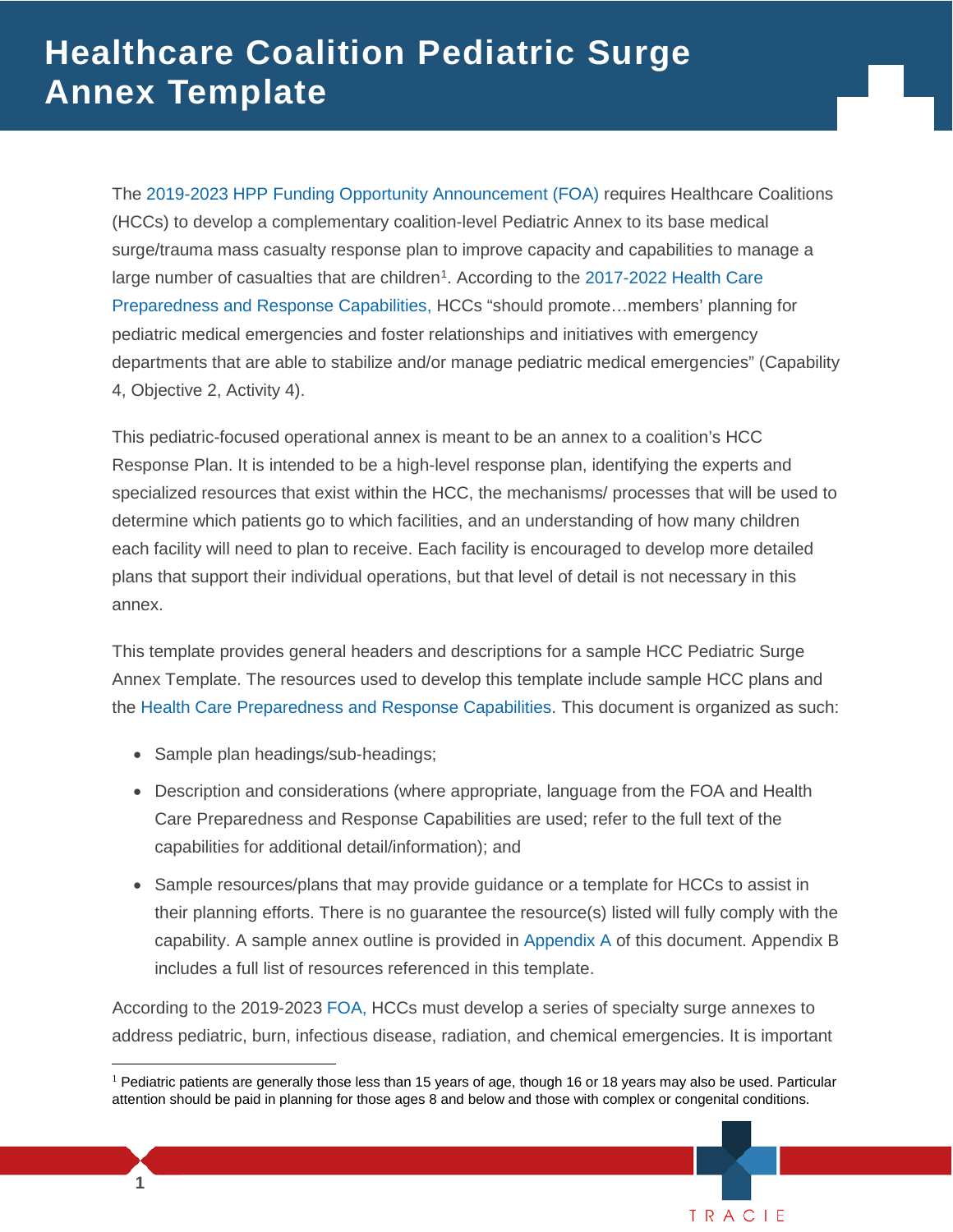TRACIE

 to consider trauma, illness, surgical, and mental health topics inclusively, since those caring for patients will likely be working on these situations simultaneously. The FOA states, on page 70, "In addition to the usual information management and resource coordination functions, each specialty surge annex framework should be similarly formatted and emphasize the following core elements:

- Indicators/triggers and alerting/notifications of a specialty event
- • Initial coordination mechanism and information gathering to determine impact and specialty needs
- specialty response and key resource gaps that may require external support (including • Documentation of available local, state, and interstate resources that can support the inpatient and outpatient resources<sup>[2](#page-1-0)</sup>)
- Access to subject matter experts (SMEs) local, regional, and national
- • Prioritization method for specialty patient transfers (e.g., which patients are most suited for transfer to a specialty facility)
- Relevant baseline or just-in-time training to support specialty care
- Evaluation and exercise plan for the specialty function."

 Resources for helping to identify SMEs are available and include organizations/entities such as can also be helpful. the American Academy of Pediatrics, Centers for Disease Control and Prevention Children's Preparedness Unit, children's/pediatric hospitals, Emergency Medical Services for Children Innovation and Improvement Center, state and local Emergency Medical Services for Children programs, and Pediatric Environmental Health Specialty Units. Linkages with primary care/medical home provider groups and medical systems that employ pediatric care providers

Many state-level plans offer significant assistance with setting expectations for equipment, minimum numbers of pediatric casualties to prepare for, regional planning processes, and other location-specific information.

Additionally, the FOA states that the pediatric annex must consider:

• "Local risks for pediatric-specific mass casualty events (e.g., schools, transportation accidents)

 $\overline{a}$ 

<span id="page-1-0"></span> $<sup>2</sup>$  Most of the resources are likely NOT located within the healthcare coalition but coordination with those entities will be</sup> required for a successful response.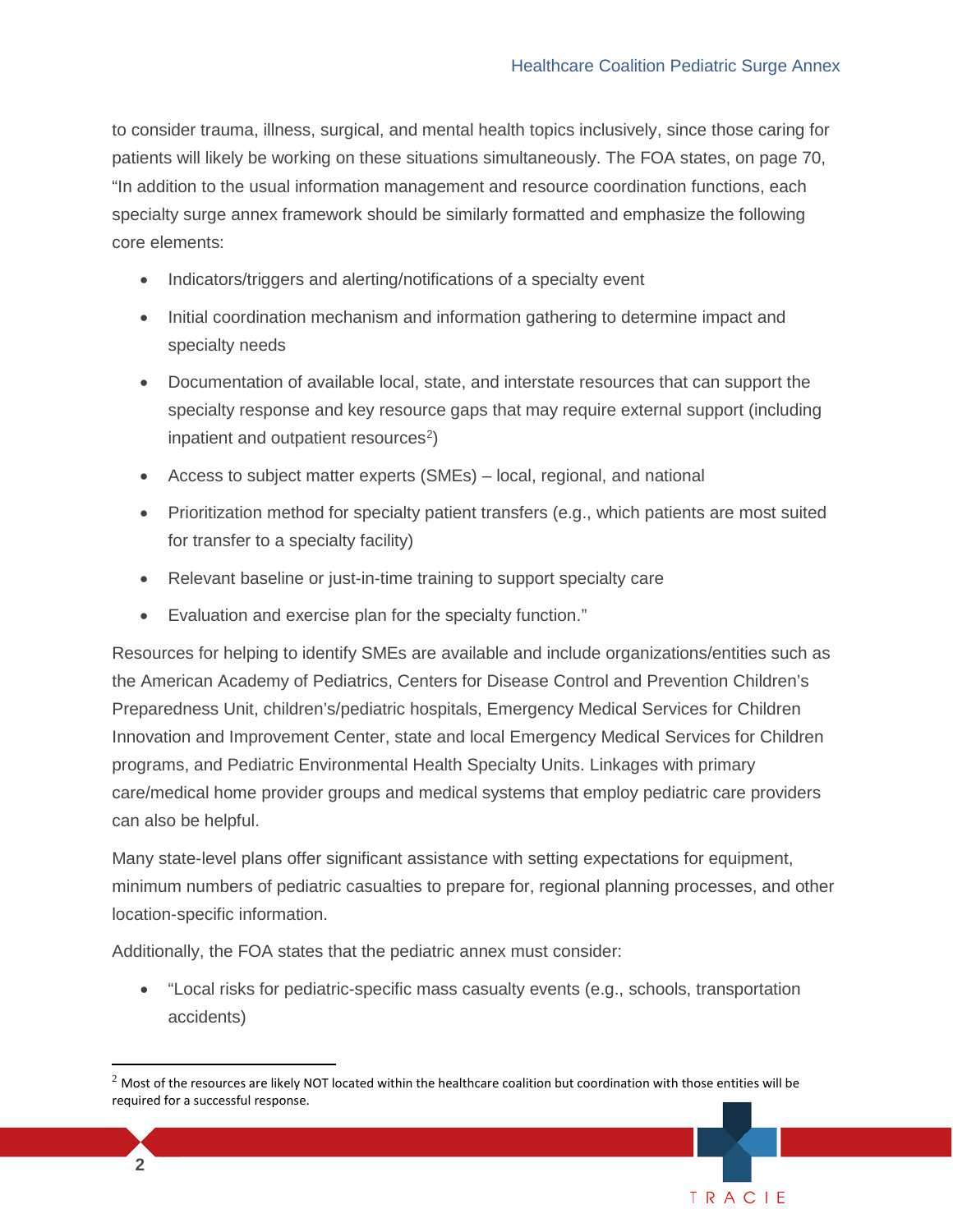TRACIE

- Age-appropriate medical supplies
- Mental health and age-appropriate support resources
- Pediatric/Neonatal Intensive Care Unit (NICU) evacuation resources and coalition plan
- Coordination mechanisms with dedicated children's hospital(s)."

 their risks, hazards, and resources available for a response. It is important to plan for emergency situations that might occur in areas such as places where children routinely spend gap assessments. Prior to developing any emergency operations plan, HCCs should work with jurisdictional emergency management to conduct or participate in a risk assessment/hazard vulnerability assessment and a resource gap analysis to gather the information listed above and understand time separated from their parents, such as early education and child care facilities or camps. Non-medical supplies that will be important to support the care of children should be included in

 need to follow this format, they are encouraged to do so as the planning efforts for children in disasters is very important and complex. There are many acceptable planning methods and document formats. HCCs are encouraged to use this template as it applies to each coalition/ template nor follow this format as long as the elements outlined above are included. The focus **NOTE TO COALITIONS**: Although jurisdictions are not required to use this template nor do they jurisdictional to promote operational planning, though jurisdictions are not required to use this of this template is to facilitate the growth of operational capabilities of coalitions. This template can help HCCs develop an annex to the overall Healthcare Coalition Response Plan and is structured in a similar manner, so as to support a seamless response.

 templates, a [Pediatric Topic Collection,](https://asprtracie.hhs.gov/technical-resources/31/pediatric/27) and other [resources that are helpful for HCCs.](https://asprtracie.hhs.gov/hcc-resources) For more ASPR TRACIE also developed HCC [Preparedness Plan,](https://files.asprtracie.hhs.gov/documents/aspr-tracie-hcc-preparedness-plan-508.pdf) [Response Plan,](https://files.asprtracie.hhs.gov/documents/aspr-tracie-hcc-response-plan-508.pdf) and [Recovery Plan](https://files.asprtracie.hhs.gov/documents/aspr-tracie-hcc-recovery-plan-template.pdf)  information, visit [https://asprtracie.hhs.gov](https://asprtracie.hhs.gov/) or contact our Assistance Center at 1-844-5-TRACIE or askasprtracie@hhs.gov.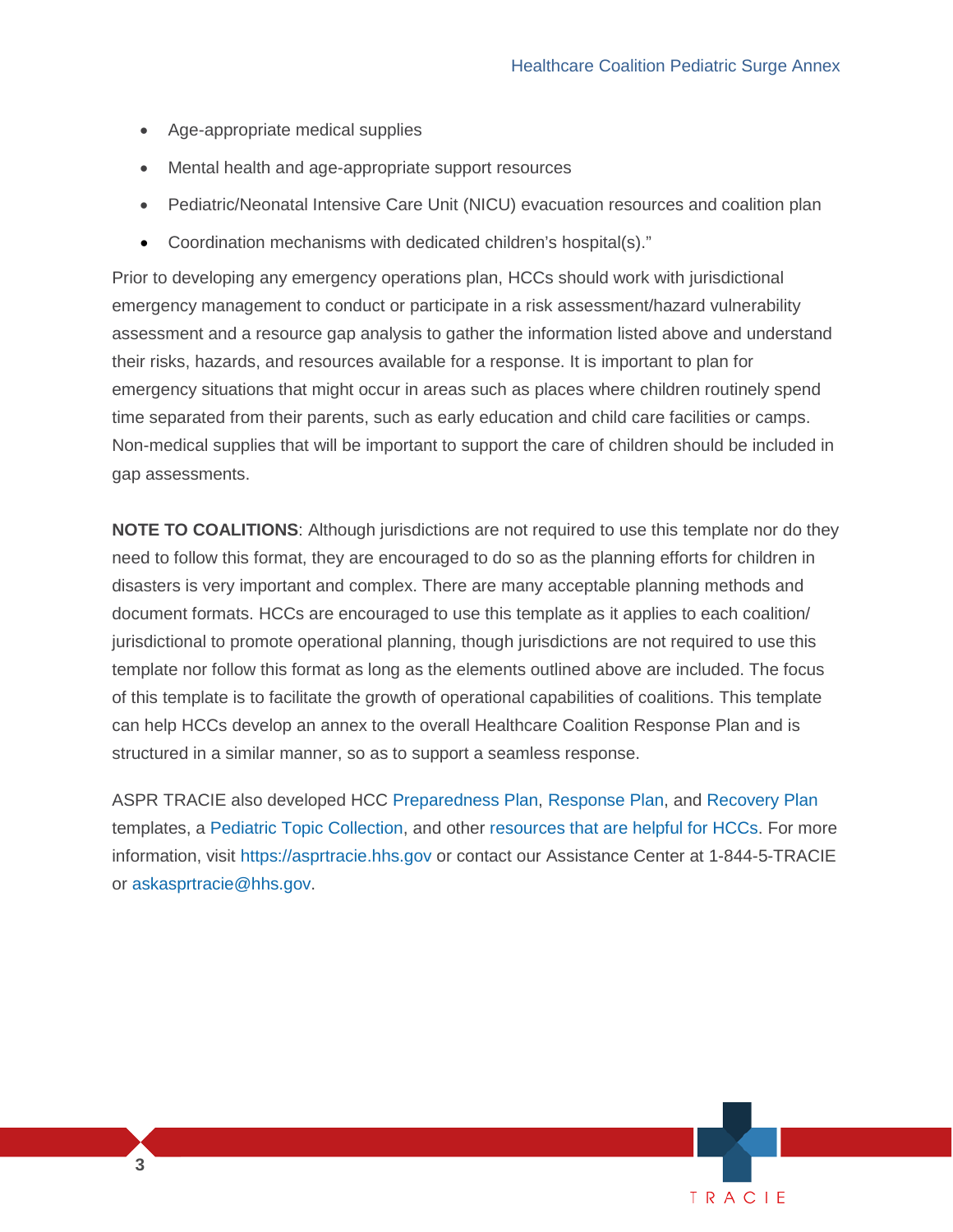## **1. Introduction**

| <b>Section Headers/ Subheadings</b> | <b>Description and Considerations</b>                                                                          | <b>Sample Resources</b>                                                    |
|-------------------------------------|----------------------------------------------------------------------------------------------------------------|----------------------------------------------------------------------------|
| 1.1 Purpose                         | This section describes what the Pediatric Surge Annex will address and the HCC goals and objectives for        | <b>Pediatric Readiness in the Emergency</b>                                |
|                                     | this annex.                                                                                                    | Department.                                                                |
|                                     | <b>Sample language:</b>                                                                                        |                                                                            |
|                                     | This annex applies to a mass casualty event with a large number of pediatric patients. It supports the         | <b>ASPR TRACIE Access and</b><br><b>Functional Needs Topic Collection:</b> |
|                                     | HCC Response Plan by addressing specific needs of children and supporting appropriate pediatric                | <b>Population-Specific Resources-</b>                                      |
|                                     | medical care during a disaster. This plan is intended to support, not replace, any existing facility or agency | <b>Children</b>                                                            |
|                                     | policy or plan by providing uniform response actions in the case of an emergency that involves (or could       |                                                                            |
|                                     | involve) significant numbers of children.                                                                      | <b>Checklist of Essential Pediatric</b>                                    |
| 1.2 Scope                           | This section should include:                                                                                   | <b>Domains and Considerations for</b>                                      |
|                                     | Timeframe covered by the plan;<br>$\bullet$                                                                    | <b>Every Hospitals Disaster</b>                                            |
|                                     | Involved coalition and jurisdictional partners;<br>$\bullet$                                                   | Preparedness Policies (2014)                                               |
|                                     | General command structure and communication protocols; and                                                     |                                                                            |
|                                     | Any necessary disclaimers about the plan - not superseding authorities of the participating                    | <b>Illinois Department of Public Health</b>                                |
|                                     | entities, etc.                                                                                                 | <b>ESF 8 Plan: Pediatric and Neonatal</b>                                  |
|                                     | This section may also describe elements not addressed in the plan and refer the reader to the relevant         | Surge Annex (2017)                                                         |
|                                     | organizational document, and provide the pediatric age groups used to define the pediatric population and      |                                                                            |
|                                     | related considerations.                                                                                        | <b>Illinois Emergency Medical Services</b>                                 |
| 1.3 Overview/Background of          | This section should include a general overview of the HCC, including:                                          | for Children- Pediatric Disaster                                           |
| <b>HCC and Situation</b>            | <b>Members</b><br>$\bullet$                                                                                    | <b>Preparedness Guidelines for</b>                                         |
|                                     | Demographics<br>$\bullet$                                                                                      | Hospitals (2018)                                                           |
|                                     | Healthcare facilities, including regional pediatric transfer facilities and surge capacity<br>$\bullet$        |                                                                            |
|                                     | Local risks for pediatric-specific mass casualty events (e.g., schools, transportation accidents)              | Los Angeles County Pediatric Surge                                         |
|                                     | Pediatric resources or capabilities represented in the coalition (e.g., whether there are                      | Plan (2016)                                                                |
|                                     | children's/pediatric hospitals; which hospitals provide routine pediatric services [Emergency                  |                                                                            |
|                                     | Department], inpatient, have neonatal or pediatric intensive care units), as well as Emergency                 |                                                                            |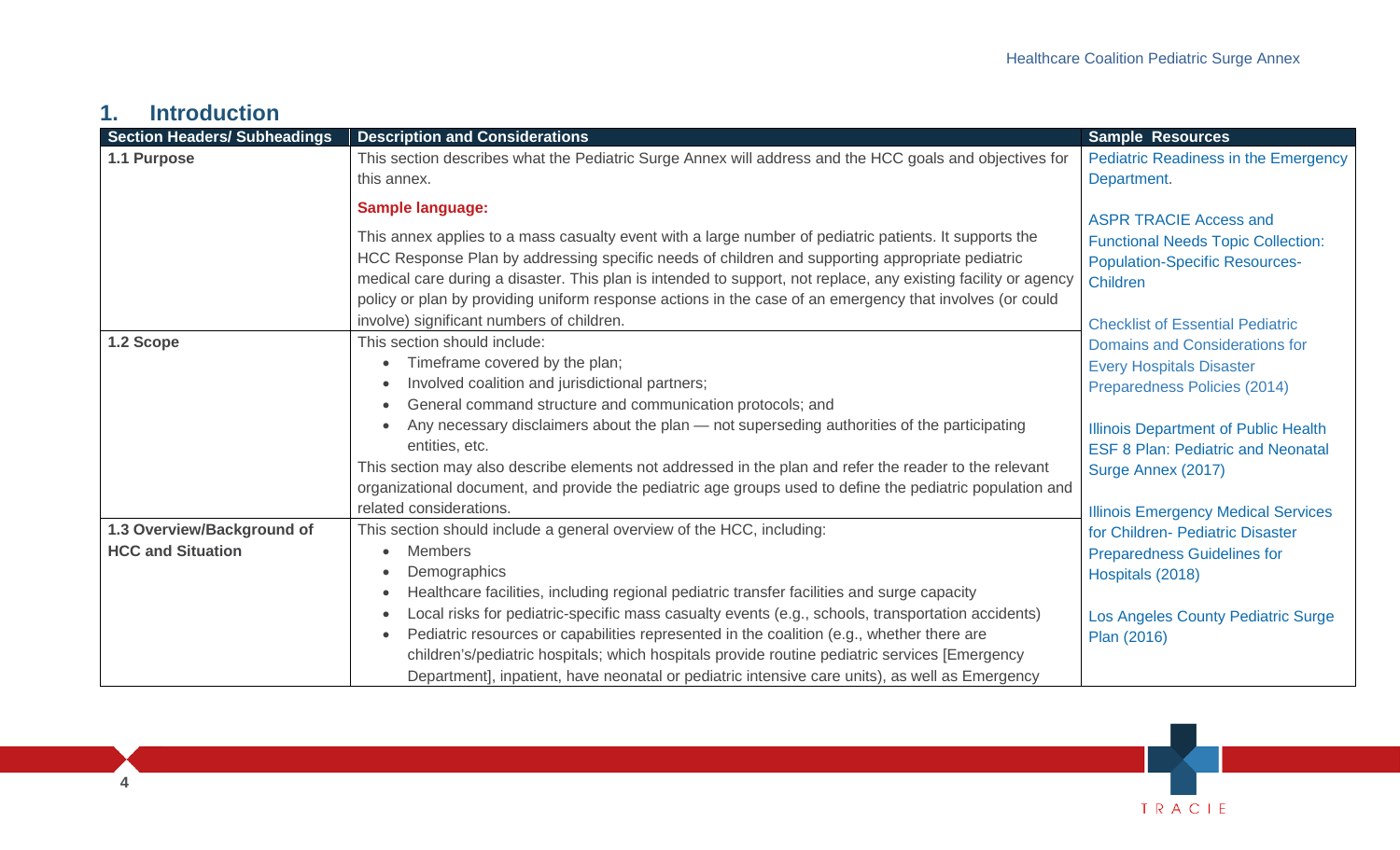|                                                  | Medical Services for Children or pediatric primary care representatives. Also consider pediatric<br>mental health or behavioral health resources. It would also be important to catalogue the<br>healthcare facilities that have inpatient maternity, ante-natal, and post-natal services.                                                                                                                                                                                                                                                                              | Minnesota Pediatric Surge Primer<br>(2019)                                                                                    |
|--------------------------------------------------|-------------------------------------------------------------------------------------------------------------------------------------------------------------------------------------------------------------------------------------------------------------------------------------------------------------------------------------------------------------------------------------------------------------------------------------------------------------------------------------------------------------------------------------------------------------------------|-------------------------------------------------------------------------------------------------------------------------------|
|                                                  | Available resources external to the coalition (e.g., pediatric referral centers, sub-specialists,<br>$\bullet$<br>telemedicine capabilities, etc.)<br>Patient transport resources for inter-facility transfer of patients < 8 years of age and NICU patients.                                                                                                                                                                                                                                                                                                           | <b>Regional Pediatric Disaster Surge</b><br>Framework (2012)                                                                  |
|                                                  | Note: NICU issues should be covered in a separate section, to include level of nursery and<br>$\circ$<br>number of beds as well as NICU partners external to the coalition that may need to be<br>engaged in planning or evacuations. This can be listed here or referred to in the<br>"Resources" section of the document.                                                                                                                                                                                                                                             | <b>Stanislaus County Healthcare</b><br><b>Emergency Preparedness Coalition,</b><br>Pediatric Disaster Surge Plan (2019)       |
|                                                  | This section may also include comparison of healthcare facilities' inpatient projected capacity under<br>normal conditions and projections under surge conditions.                                                                                                                                                                                                                                                                                                                                                                                                      | <b>Substance Abuse and Mental Health</b><br>Services Administration (SAMHSA).<br>(n.d.). Mental Health United States<br>2010. |
| <b>1.4 Access and Functional</b><br><b>Needs</b> | This section should include background information on pediatric demographics within the HCC, for<br>example: children and youth with disabilities, special education enrollment, specialty pediatric services<br>(e.g., transplant), numbers of children with serious emotional disturbance currently receiving services, and<br>any other community/regional factors.<br>This section may include discussion of medical complexity of these children and highlight the need for any<br>specialized equipment, medication, and providers, and identify those resources. | SAMHSA. (n.d.). Serious Emotional<br>Disturbances.                                                                            |
|                                                  | This section should also define the population of children using durable medical equipment or that are<br>technology-dependent and any other known groups of children or youth with special healthcare needs<br>and how they will be addressed during a surge event. Information on specialty agencies and<br>transportation may also be included here, as it relates to children and youth with special healthcare<br>needs.                                                                                                                                           |                                                                                                                               |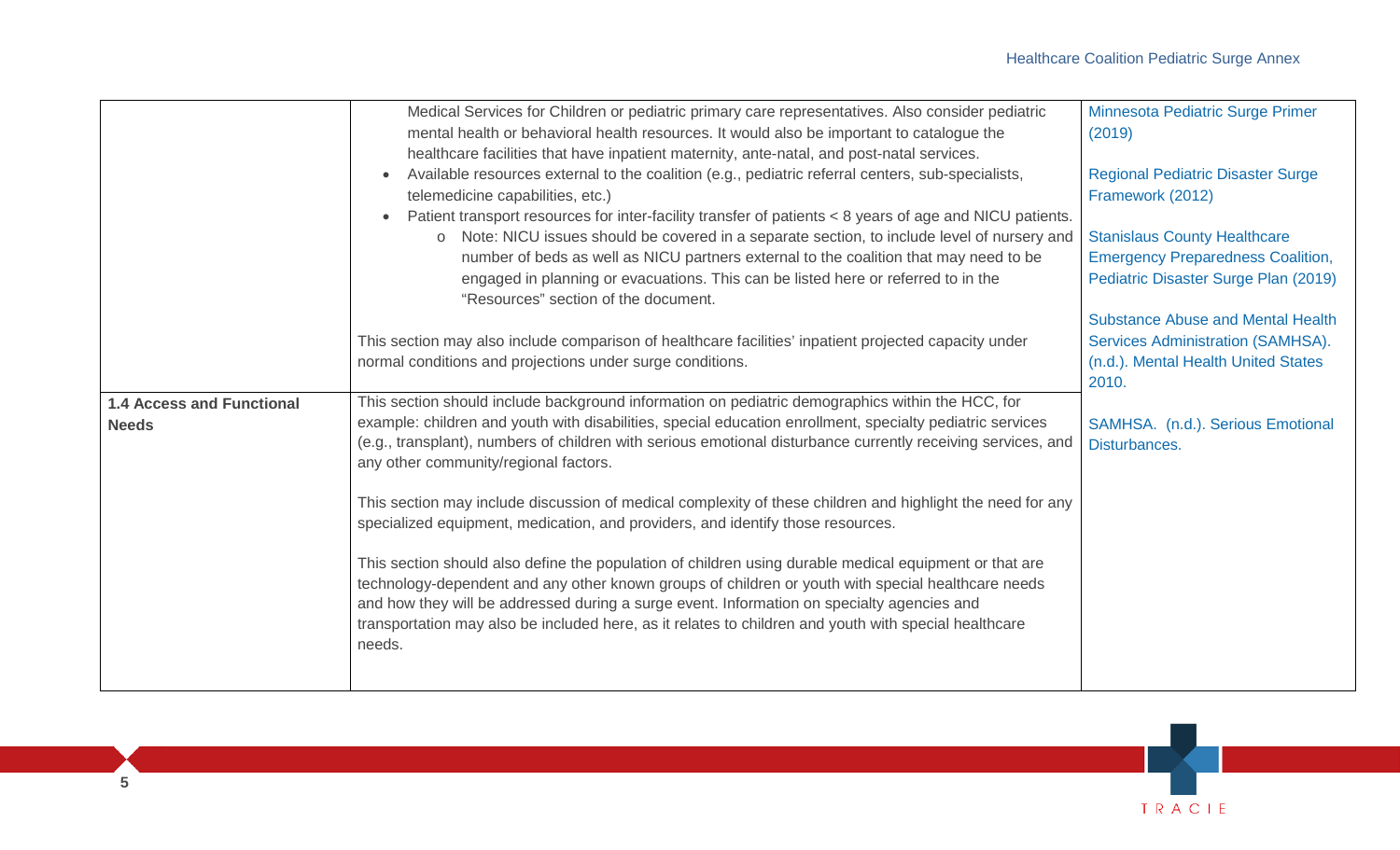# **2. Concept of Operations**

| <b>Section Headers/ Subheadings</b> | <b>Description and Considerations</b>                                                                                                                                                                                                                                                                                                                                                                                                                                                | <b>Sample Resources</b>                                                                                                                           |
|-------------------------------------|--------------------------------------------------------------------------------------------------------------------------------------------------------------------------------------------------------------------------------------------------------------------------------------------------------------------------------------------------------------------------------------------------------------------------------------------------------------------------------------|---------------------------------------------------------------------------------------------------------------------------------------------------|
| 2.1 Activation                      | This section should include annex activation levels and indicators/triggers according to the number of<br>pediatric patients or circumstances (child care, camp, or school-related mass casualty incident, etc.).                                                                                                                                                                                                                                                                    | Contra Costa Health Services,<br><b>Emergency Medical Services Agency,</b><br><b>Pediatric/Neonatal Disaster and</b>                              |
| <b>2.2 Notifications</b>            | This section should include the alerting/notification mechanisms of a specialty event including who will be<br>notified, by whom, and how. Content should address communication systems and information<br>management and include notification and coordination mechanisms with dedicated children's hospital(s).                                                                                                                                                                    | <b>Medical Surge Plan and</b><br>Preparedness Toolkit (2011)<br><b>Illinois Department of Public Health</b>                                       |
| 2.3 Roles and Responsibilities      | This section should provide an outline of roles and responsibilities under the annex for applicable HCC<br>members, stakeholders, and partners. This should include the expected capabilities of each facility for<br>pediatric care as well as define a specific institution or agency to coordinate the response. This may be<br>the same as for an all-hazards plan or may designate a pediatric-specific entity to assist or provide<br>primary coordination for pediatric care. | <b>ESF 8 Plan: Pediatric and Neonatal</b><br>Surge Annex (2017)<br><b>Illinois Emergency Medical Services</b><br>for Children- Pediatric Disaster |
|                                     | Designation of a team of pediatric SMEs (to include physicians trained in pediatric critical care, pediatric<br>emergency medicine, children's mental and behavioral health, neonatology, primary care, and surgery-<br>these experts may be local or reachable via telemedicine/telephone) to assist the coordinating entity with                                                                                                                                                   | <b>Preparedness Guidelines for</b><br>Hospitals (2018)<br>Los Angeles County Pediatric Surge                                                      |
|                                     | pediatric transportation, triage, and medical care issues should be specified in the plan.<br>This section should also emphasize and discuss the coordination with community pediatric primary care<br>providers who may be actively involved in supporting community-level medical surge. Local Poison<br>Control Centers are also an excellent and trusted community partner.                                                                                                      | Plan (2016)<br>Minnesota Pediatric Surge Primer<br>(2019)                                                                                         |
|                                     | Identify these team members prior to an event and include experts both within and outside the community<br>that would be available to support a response or provide consultation. This section should also describe<br>how pediatric expertise is obtained and integrated into longer-term incidents requiring proactive crisis                                                                                                                                                      | <b>Pediatric Disaster Preparedness</b><br><b>Guidelines for Hospitals (Third)</b><br><b>Edition, 2018)</b>                                        |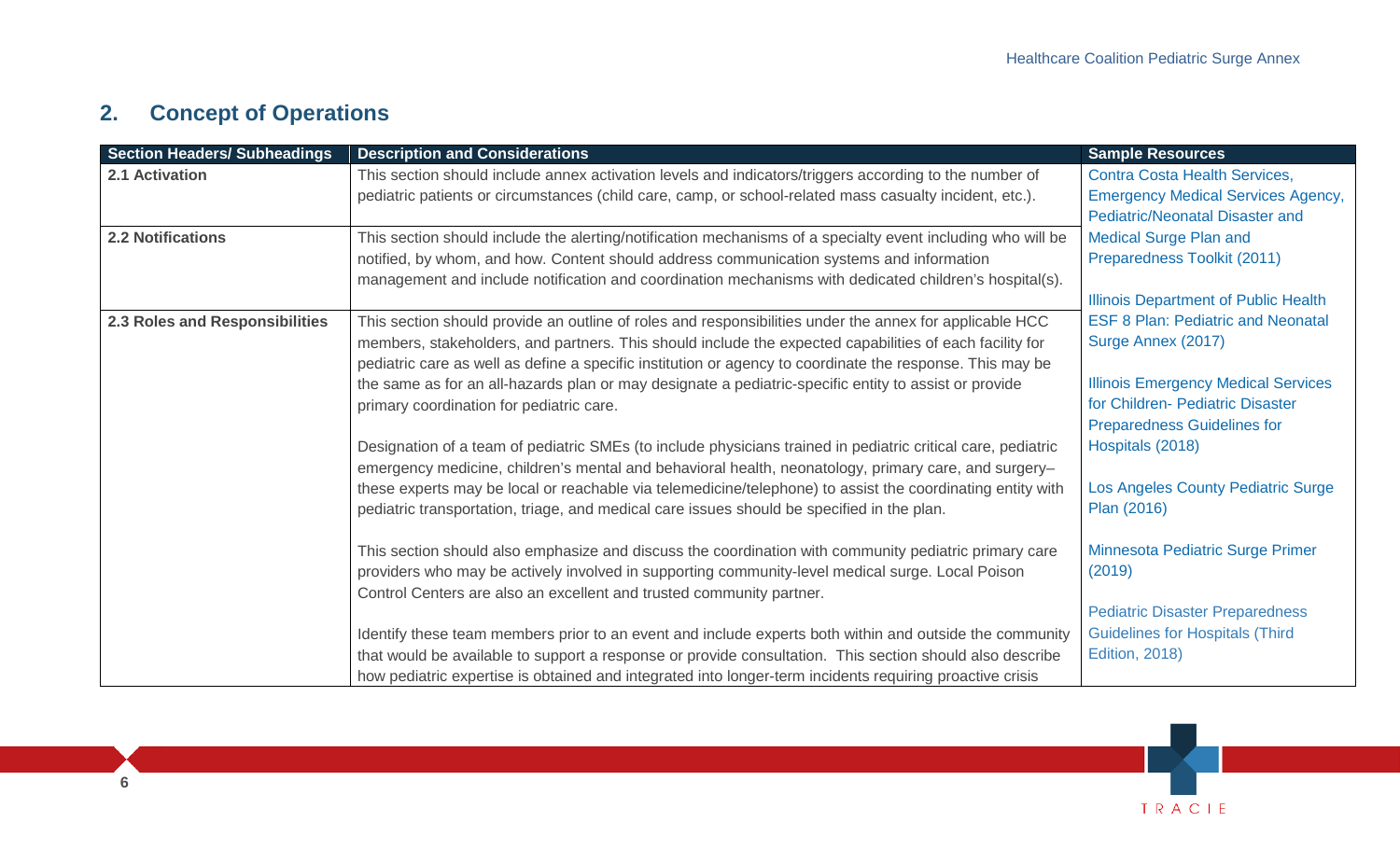|                      | standards of care decision-making. This crisis standards of care system decision making should be<br>consistent with facility, HCC, and state Crisis Standards of Care Plans.                                                                                                                                                                                                                                                                                                                                                                                                                                                                                                                                                                                                                                                                                                                                                                                                                                           | Planning for Children in Disasters: A<br><b>Hospital Toolkit (2015)</b>                                                                                                                 |
|----------------------|-------------------------------------------------------------------------------------------------------------------------------------------------------------------------------------------------------------------------------------------------------------------------------------------------------------------------------------------------------------------------------------------------------------------------------------------------------------------------------------------------------------------------------------------------------------------------------------------------------------------------------------------------------------------------------------------------------------------------------------------------------------------------------------------------------------------------------------------------------------------------------------------------------------------------------------------------------------------------------------------------------------------------|-----------------------------------------------------------------------------------------------------------------------------------------------------------------------------------------|
|                      | This section should also include:<br>Initial coordination mechanism and information gathering to determine impact and specialty<br>transportation and inpatient needs. This should include essential elements of information to be<br>gathered on all patients according to coalition needs (e.g., name, age, weight, injuries/diagnosis,<br>and care requirements for transport [e.g., IV drip medications, oxygen/vent support], and whether<br>the minor has identified parents or a guardian).<br>Documentation of available local, state, and interstate resources and activation procedures that<br>can support the specialty response as well as key resource gaps that may require external support<br>(including inpatient and outpatient resources). This should also include behavioral health support<br>for patients, families, and staff.<br>Access to local, regional, and national sub-specialty SMEs. (Note: this is not the same as the<br>assigned pediatric SMEs that support response operations.) | <b>Regional Pediatric Disaster Surge</b><br>Framework (2012)<br><b>Stanislaus County Healthcare</b><br><b>Emergency Preparedness Coalition,</b><br>Pediatric Disaster Surge Plan (2019) |
| <b>2.4 Logistics</b> | This section should outline the strategies for the HCC and member facilities to address resource<br>shortages and resource allocation, including how resources are requested and potential sources for<br>pediatric-specific resources (e.g., transportation, supply vendors, and caches). This should include a<br>mechanism for resource allocation when supplies are inadequate to meet demand consistent with the<br>HCC Crisis Standard of Care plans.                                                                                                                                                                                                                                                                                                                                                                                                                                                                                                                                                             |                                                                                                                                                                                         |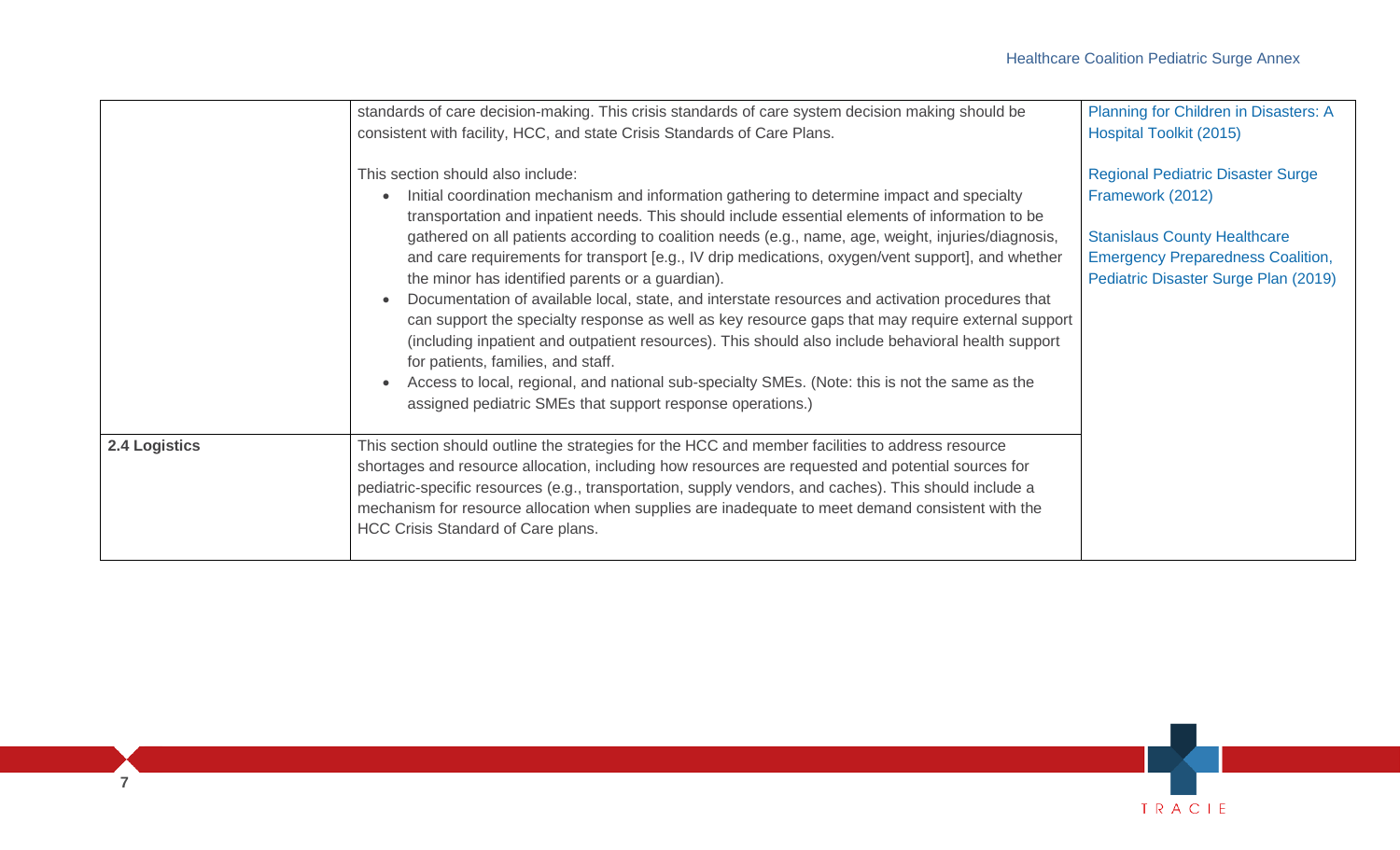| 2.4.1 Space    | This section can include space strategies and regulatory considerations. Spaces conducive to pediatric<br>care should be identified and can be further categorized:<br>Conventional spaces: Areas where such care is normally provided (e.g., treatment space inside a<br>$\bullet$<br>hospital or physician office space)<br>Contingency spaces: Areas where care could be provided at a level functionally equivalent to<br>usual care (adult rooms used as pediatric rooms, closed units)<br>Crisis spaces: Areas where sufficient care could be provided when usual resources are<br>overwhelmed (this might involve non-pediatric providers and/or ambulatory care pediatric<br>providers supervising inpatient care, temporary intensive care/ventilator support for patients who<br>cannot be moved, or alternative space)                                                                                                                                                                                 |
|----------------|-------------------------------------------------------------------------------------------------------------------------------------------------------------------------------------------------------------------------------------------------------------------------------------------------------------------------------------------------------------------------------------------------------------------------------------------------------------------------------------------------------------------------------------------------------------------------------------------------------------------------------------------------------------------------------------------------------------------------------------------------------------------------------------------------------------------------------------------------------------------------------------------------------------------------------------------------------------------------------------------------------------------|
| 2.4.2 Staff    | This section should include strategies for increasing/maintaining staffing levels. Pediatric-trained staff may<br>be assigned to larger numbers of patients, younger patients (e.g., age < 8), or the more injured/ill to<br>closely monitor fluids, medications, and other specific cares. Non-pediatric nursing and other staff would<br>take over patients that require less precise management. Just-in-time training may also be implemented<br>when needed to expand pediatric expertise when the response timeframe allows. Telemedicine may be<br>used as an adjunct for in-person staff. Actions to augment or increase pediatric staffing should be aligned<br>with the existing HCC staff surge plan.<br>This section could also include a discussion of how to engage and use primary care providers and<br>provide care for children in their medical homes, especially in disasters involving slowly evolving<br>infectious diseases or other scenarios where diversion from hospitals is possible. |
| 2.4.3 Supplies | This section should document the coalition-level equipment expectations of member healthcare facilities<br>relevant to a pediatric surge event (age-appropriate medical and non-medical supplies) and coalition-level<br>strategies to ensure adequate levels of supplies and equipment are available. This section may also                                                                                                                                                                                                                                                                                                                                                                                                                                                                                                                                                                                                                                                                                      |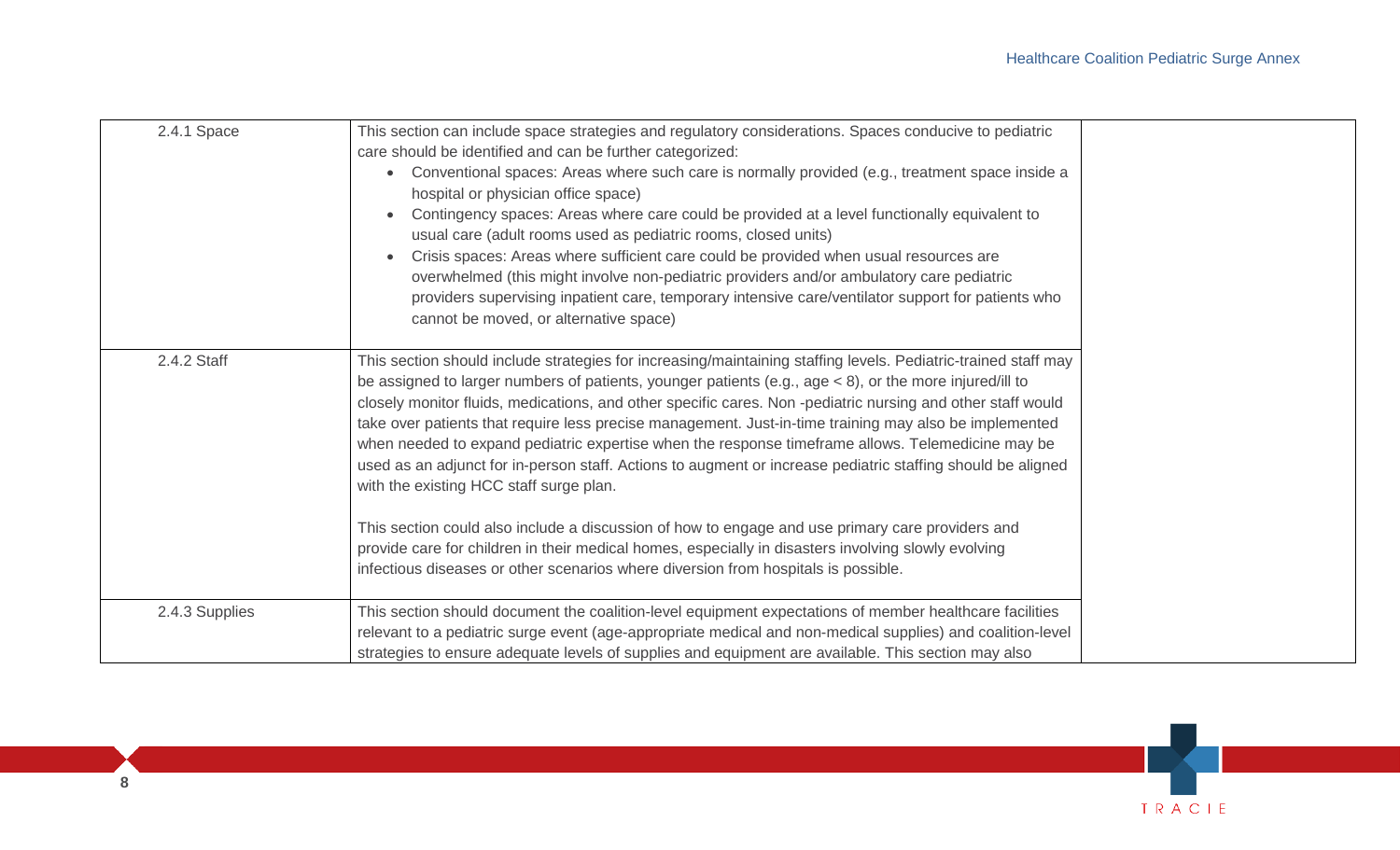| <b>2.5 Special Considerations</b> | include coalition-level pharmacy and dietary considerations. Any regional pediatric caches of material for<br>an MCI should be noted.<br>This section should include coalition-level strategies for providing medical countermeasures for children.<br>Children need appropriate formulations (e.g., liquids), delivery devices (eg, pediatric auto-injectors), and<br>age- or size-based dosing instructions.                                                                                                              |                                                                                                                                               |
|-----------------------------------|-----------------------------------------------------------------------------------------------------------------------------------------------------------------------------------------------------------------------------------------------------------------------------------------------------------------------------------------------------------------------------------------------------------------------------------------------------------------------------------------------------------------------------|-----------------------------------------------------------------------------------------------------------------------------------------------|
|                                   |                                                                                                                                                                                                                                                                                                                                                                                                                                                                                                                             |                                                                                                                                               |
| 2.5.1 Behavioral Health           | This section should include considerations for access to continuum of stepped-care mental health<br>services for children, caregivers, and providers. Consider sub-sections by age of child and listing of<br>regional and extra-regional resources for augmentation of pediatric behavioral health services (e.g., use<br>of "strike teams"). Access to social workers, counselors, school and child care personnel, and other<br>resources to assure the ongoing support and safety of the children may also be included. | <b>ASPR TRACIE Pediatric Topic</b><br><b>Collection: Mental and Behavioral</b><br><b>Health</b><br><b>National Children's Disaster Mental</b> |
| 2.5.2 Decontamination             |                                                                                                                                                                                                                                                                                                                                                                                                                                                                                                                             | <b>Health Concept of Operations (2011)</b>                                                                                                    |
|                                   | This section should include specific decontamination capabilities at pediatric-capable facilities, but ALL<br>facilities should be prepared to decontaminate children and adults. This capability includes having age-<br>appropriate carry/ immobilization devices, the ability to decontaminate parents and children together,<br>strategies for escorting unaccompanied children, and the use of child-friendly soaps and non-abrasive                                                                                   | <b>ASPR TRACIE Hospital Patient</b><br><b>Decontamination Topic Collection:</b><br>Pediatric                                                  |
|                                   | cloths. This section can also include a link to recommendations/considerations to facilitate<br>decontamination of children presenting at hospitals during a disaster.                                                                                                                                                                                                                                                                                                                                                      | <b>ASPR TRACIE Pre-Hospital Patient</b><br><b>Decontamination Topic Collection:</b><br><b>Pediatric Considerations</b>                        |
|                                   | The HCC should work with ALL hospitals to assure that pediatric decontamination issues are addressed<br>in the hospital plans and equipment.                                                                                                                                                                                                                                                                                                                                                                                |                                                                                                                                               |
| 2.5.3 Evacuation                  | This section should address evacuation coordination for pediatric patients, including Pediatric/Neonatal<br>Intensive Care Unit (NICU) evacuation resources and plan for patient movement including coordination<br>with specialty and referral partners outside the coalition boundaries.                                                                                                                                                                                                                                  | <b>ASPR TRACIE Healthcare Facility</b><br><b>Evacuation/ Sheltering Topic</b><br><b>Collection: Special Populations-</b>                      |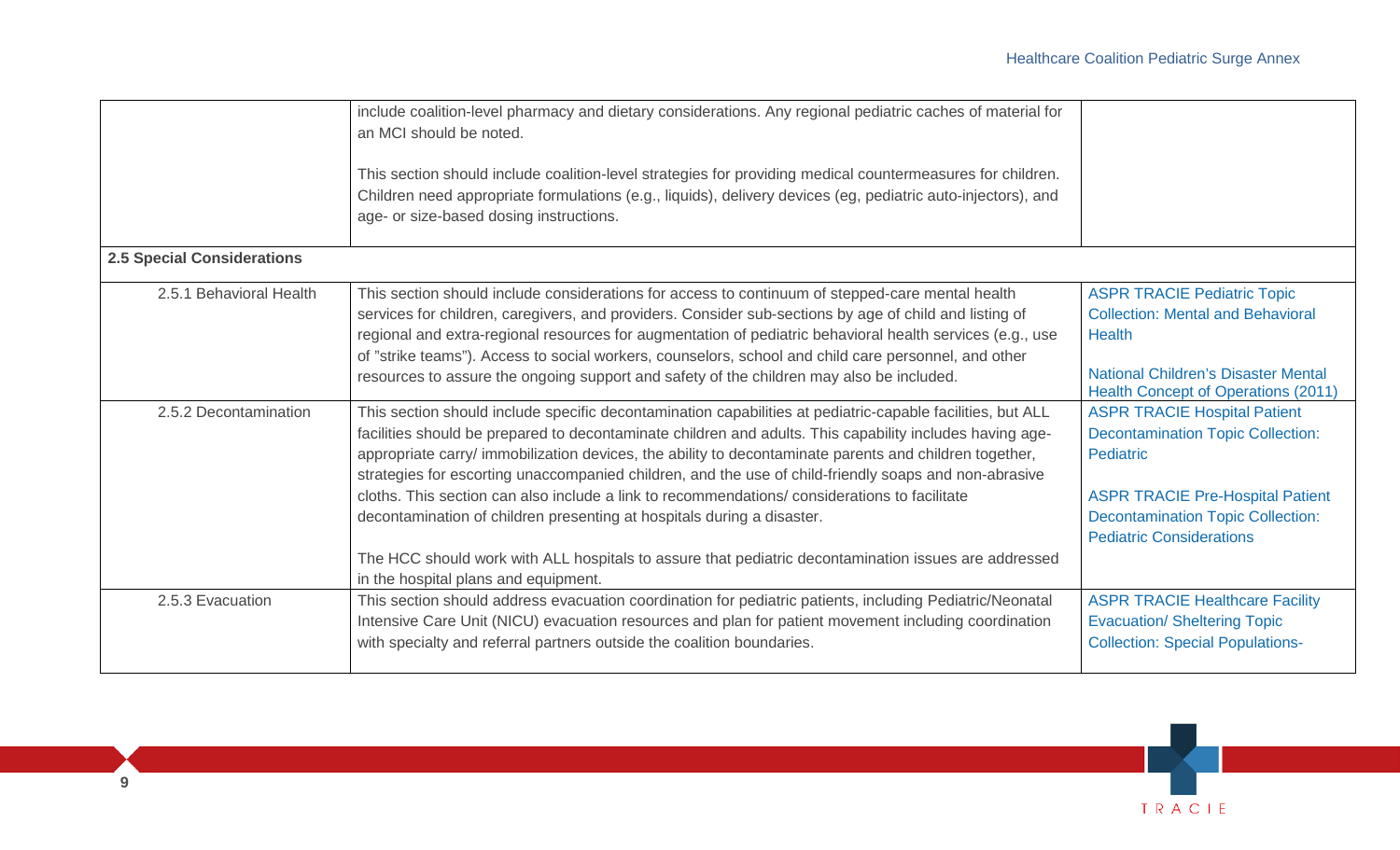|                              | Identify receiving facilities internal and external to the coalition, how transfer information will be shared,<br>and bed prioritization and coordination throughout the region.                                                                                                                                                                                                                                                                                                                                                                                                                                                                      | Pediatric, NICU, and OB/GYN Related<br><b>Resources</b>                                                                                                        |
|------------------------------|-------------------------------------------------------------------------------------------------------------------------------------------------------------------------------------------------------------------------------------------------------------------------------------------------------------------------------------------------------------------------------------------------------------------------------------------------------------------------------------------------------------------------------------------------------------------------------------------------------------------------------------------------------|----------------------------------------------------------------------------------------------------------------------------------------------------------------|
|                              | This section should be consistent with any general HCC level evacuation and patient movement plans.                                                                                                                                                                                                                                                                                                                                                                                                                                                                                                                                                   | <b>ASPR TRACIE VHF-Ebola Topic</b><br><b>Collection: Pediatric Issues</b>                                                                                      |
| 2.5.4 Special Pathogens      | This section should address the coalition plan for management and care of those children exposed or<br>potentially exposed to a highly infectious disease (and minimize exposure to others, including caregivers<br>and healthcare personnel). Should integrate with existing / future HCC Infectious Disease Response Plan<br>and discuss key partners and stakeholders involved in response activities and any specific care and<br>behavioral considerations. Referral plans for pediatric transport to a regional treatment center should be<br>included.                                                                                         | <b>Near-Term Strategies to Improve</b><br><b>Pediatric Surge Capacity During</b><br>Infectious Disease Outbreaks (2012)<br>Pediatric Surge Planning: Train the |
| 2.5.5 Security               | This section should address resources for increased security at hospitals and should include planning for<br>pediatric safe areas, family reunification sites, and the incident scene when children are present, as well<br>as liaisons and resources provided by local law enforcement. Detailed plans for security at the facility /<br>agency level should also consider protecting children against kidnapping and predation, and include<br>checklists for childproofing areas that are not intended for pediatrics. The HCC should ensure plans exist<br>at all facilities for keeping children with parents or caregivers as much as possible. | <b>Trainer</b>                                                                                                                                                 |
| 2.6 Operations- Medical Care |                                                                                                                                                                                                                                                                                                                                                                                                                                                                                                                                                                                                                                                       |                                                                                                                                                                |
| 2.6.1 Triage                 | This section should include considerations for triage of pediatric patients and expectations for hospital<br>transport including patient allocation by number of patients, age, and severity priority. For example, if<br>there is a children's hospital, the most critically ill/injured and youngest or those with complex or                                                                                                                                                                                                                                                                                                                       | <b>Pediatric Emergency Quick Reference</b><br>Guide (2015)                                                                                                     |
|                              | congenital conditions should generally have priority for transport to those centers. Priorities may be<br>different depending on severity of incident and age (e.g., a teenaged patient with critical trauma may go to<br>the nearest appropriate trauma center).                                                                                                                                                                                                                                                                                                                                                                                     | <b>Pediatric Surge Quick Reference</b><br><b>Guide (2012)</b>                                                                                                  |
|                              |                                                                                                                                                                                                                                                                                                                                                                                                                                                                                                                                                                                                                                                       | Pediatric Surge Pocket Guide (2009)                                                                                                                            |
|                              | Where possible or dictated by state and local transport protocols, consider triage and transport to urgent<br>care centers or referrals to primary care as appropriate to decompress emergency departments.                                                                                                                                                                                                                                                                                                                                                                                                                                           |                                                                                                                                                                |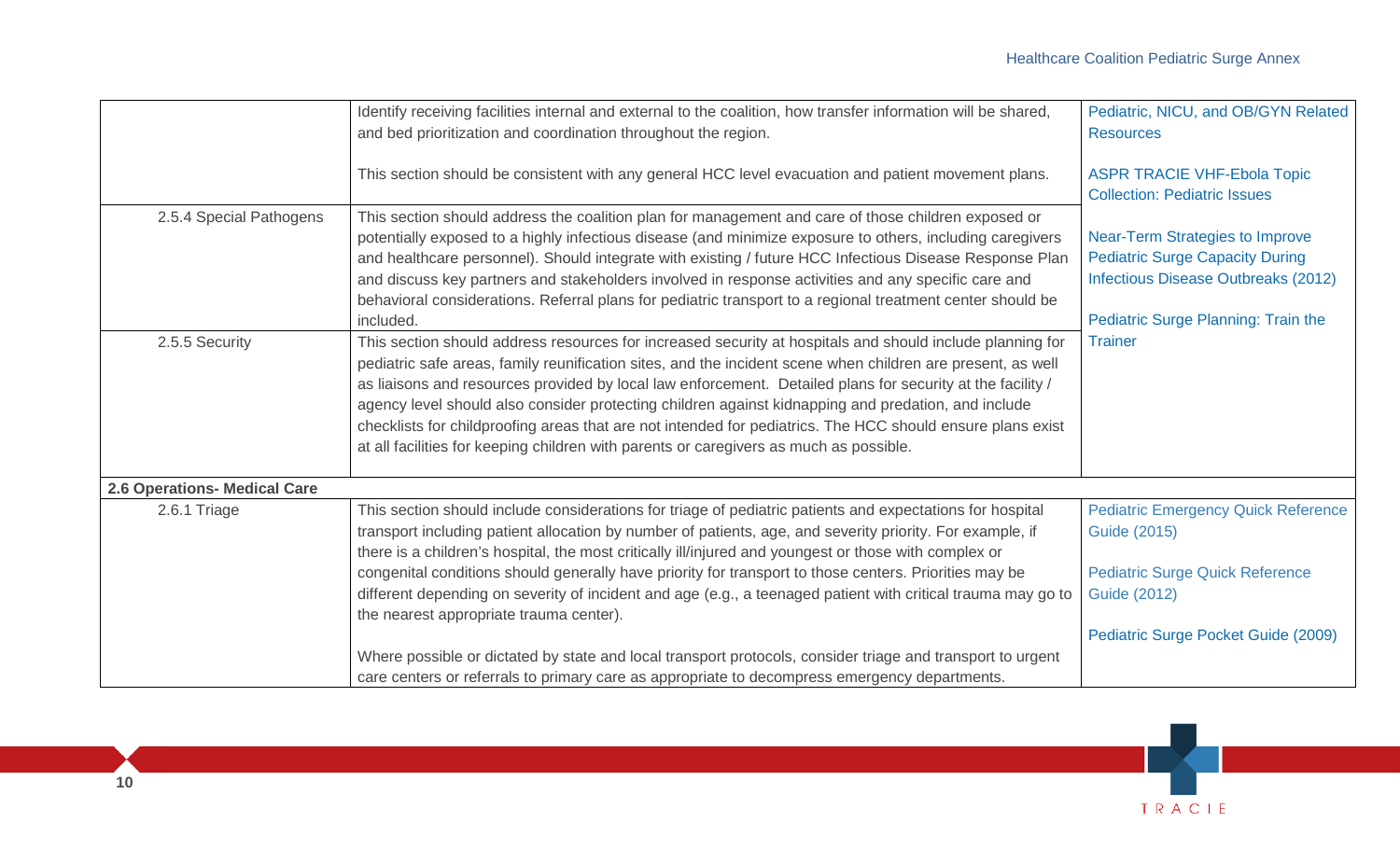| <b>Children's Disaster Mental Health</b><br><b>Concept of Operations Across Health</b><br>Care Systems (2014)                                                                                                                                                                                                                                                                                                                                                                                                                                                                                               |  |
|-------------------------------------------------------------------------------------------------------------------------------------------------------------------------------------------------------------------------------------------------------------------------------------------------------------------------------------------------------------------------------------------------------------------------------------------------------------------------------------------------------------------------------------------------------------------------------------------------------------|--|
| 2.6.2 Treatment<br>This section should include considerations for treatment of pediatric patients, including how information<br>on patients will be shared and transfers prioritized when the demand for specialty services or transport<br>exceeds supply. It should also include how pediatric specialty consultation will be obtained by hospitals<br>that are temporarily caring for complex patients and/or a large number of pediatric patients to ensure the<br>best care possible (e.g., telemedicine, or in some cases bringing specialty providers from a referral facility<br>for consultation). |  |
| Establish a process for regional level clinical management that addresses how information from SMEs,<br>poison centers, and other specialists can be shared during an incident with hospitals, community<br>clinicians, and others to aid in caring for children throughout the affected area.<br>Rehabilitation services and coordination of continued care following the surge event should be discussed,<br>including procedures for repatriation of any patients transferred out of the area.                                                                                                           |  |
| 2.7 Transportation<br>This section should include considerations for safe inter-facility transport of stable, unstable, and<br>potentially unstable pediatric patients and prioritization methods for specialty patient transfers (e.g., which                                                                                                                                                                                                                                                                                                                                                              |  |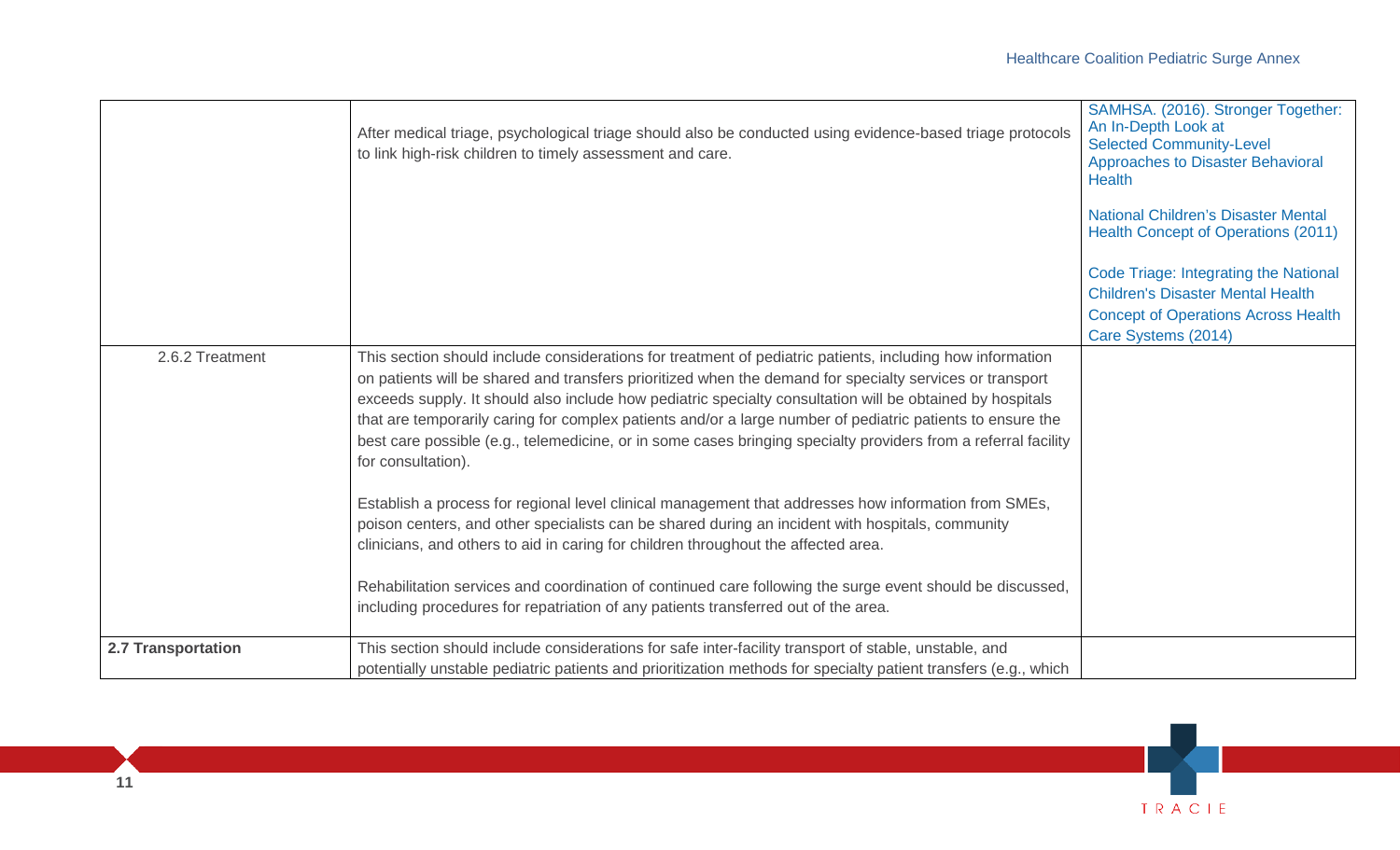|                                | patients are most suited for transfer to a specialty facility and how to prioritize them - this will need to<br>involve pediatric SMEs with knowledge of the children requiring transfer).                                                                                                                                                                                                                                                                                                                                                                                                                                                                                                                                                                                                                                                                                                                                                                                                |                                                                                                                                                                                                                       |
|--------------------------------|-------------------------------------------------------------------------------------------------------------------------------------------------------------------------------------------------------------------------------------------------------------------------------------------------------------------------------------------------------------------------------------------------------------------------------------------------------------------------------------------------------------------------------------------------------------------------------------------------------------------------------------------------------------------------------------------------------------------------------------------------------------------------------------------------------------------------------------------------------------------------------------------------------------------------------------------------------------------------------------------|-----------------------------------------------------------------------------------------------------------------------------------------------------------------------------------------------------------------------|
| 2.8 Tracking                   | This section should include the coalition strategies for patient tracking. It may also address accompanied,<br>unaccompanied/displaced children, and protocols for identifying displaced children in a disaster.                                                                                                                                                                                                                                                                                                                                                                                                                                                                                                                                                                                                                                                                                                                                                                          |                                                                                                                                                                                                                       |
| 2.9 Reunification              | This section should include coalition strategies for reunification of children and families and notification to<br>proper county services (e.g., child protective services) including any policies on threshold of<br>documentation for release of a child to family and documentation and interface of the hospital family<br>support center(s) with the functions of the community family assistance center.<br>(Note: HCCs should ensure healthcare facilities and community sites plan for appropriate patient<br>supervision in a pediatric safe area [for unaccompanied children who have concluded their medical care<br>or have parents that are injured and unable to care for them] and hospital family information<br>center/support center. Appropriate staffing may be needed to support these operations for an extended<br>period. Special planning for children in foster care and in the juvenile justice system who could be<br>affected by an MCI may also be needed.) | <b>ASPR TRACIE Tips for Healthcare</b><br><b>Facilities: Assisting Families and</b><br><b>Loved Ones after a Mass Casualty</b><br>Incident<br><b>ASPR TRACIE Family Reunification</b><br>and Support Topic Collection |
| 2.10 Deactivation and Recovery | This section should include considerations for deactivation of the annex, continuity in recovery efforts, the<br>after action report process, analysis and archiving of incident documentation to assure the pediatric<br>perspective and issues are addressed, roles and responsibilities for continued pediatric and school<br>behavioral health support, and assistance with reimbursements as applicable.                                                                                                                                                                                                                                                                                                                                                                                                                                                                                                                                                                             | <b>NCR Plan for Management of</b><br><b>Pediatric Patients in an Emergency</b>                                                                                                                                        |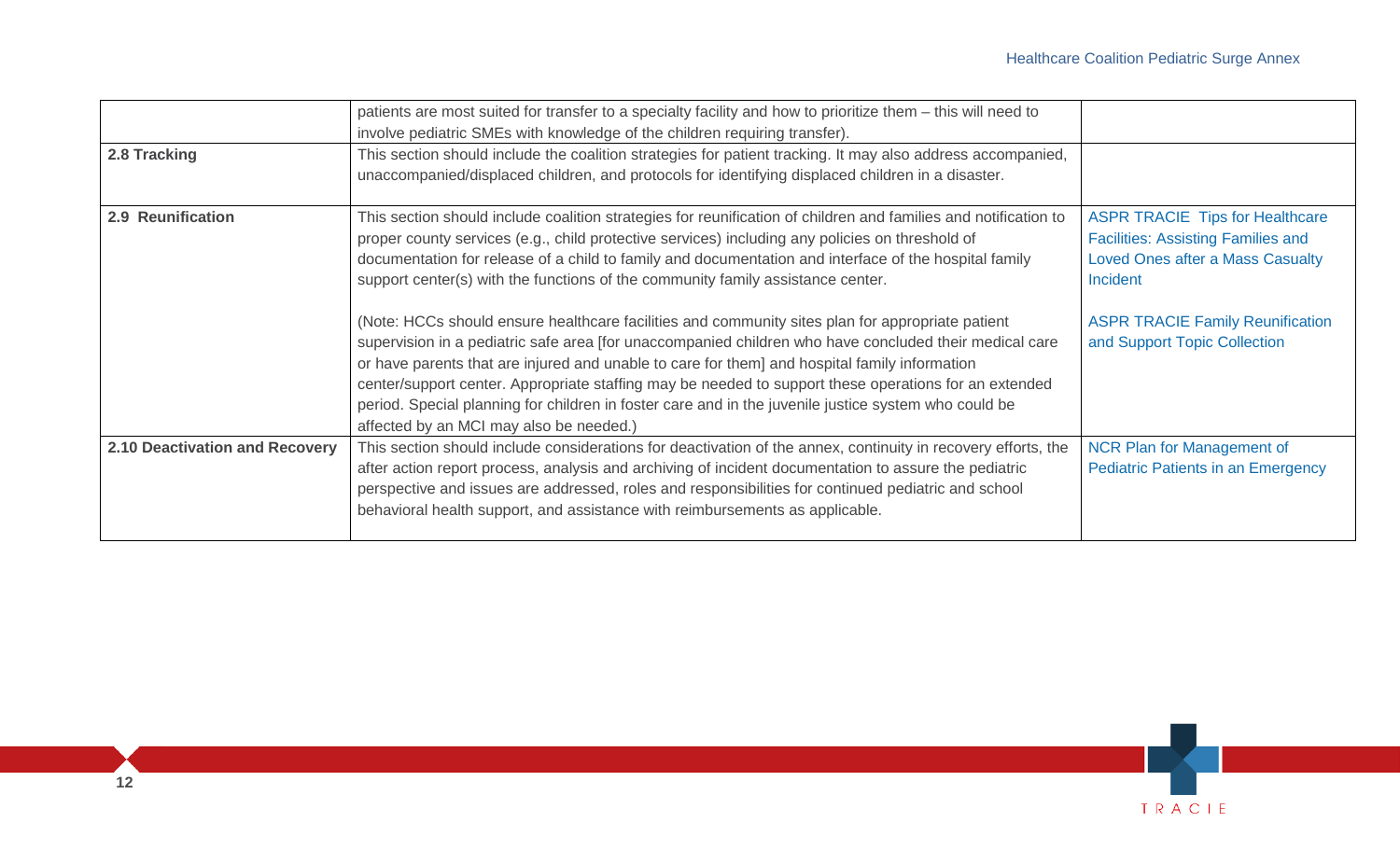# **3. Appendices**

| <b>Section Headers/ Subheadings</b>                   | <b>Description and Considerations</b>                                                                                                                                                                                                                                                                  | <b>Sample Resources</b>                                                                                               |
|-------------------------------------------------------|--------------------------------------------------------------------------------------------------------------------------------------------------------------------------------------------------------------------------------------------------------------------------------------------------------|-----------------------------------------------------------------------------------------------------------------------|
| <b>3.1 Training and Exercises</b>                     | This section should include relevant baseline or just-in-time training to support pediatric surge care<br>and evaluation and exercise plan for pediatric surge.                                                                                                                                        | <b>ASPR TRACIE Pediatric Topic</b><br><b>Collection: Education and Training</b>                                       |
| <b>3.2 Legal Authorities</b>                          | List applicable legal authorities/regulatory information specific or relevant to the pediatric population.<br>May also include questions and issues that may arise during a disaster for example regarding,<br>unaccompanied/displaced children, HIPAA rules, release of children to a caregiver, etc. | <b>ASPR TRACIE Healthcare-Related</b><br><b>Disaster Legal/ Regulatory/ Federal</b><br><b>Policy Topic Collection</b> |
| <b>3.3 Pediatric Referral Resources</b>               | Applicable resources specific to pediatric surge needs, referrals, etc.                                                                                                                                                                                                                                |                                                                                                                       |
| <b>3.4 Additional Resources/</b><br><b>References</b> | Applicable plans, tools, templates and/or resources used to develop the HCC Pediatric Surge Annex.                                                                                                                                                                                                     |                                                                                                                       |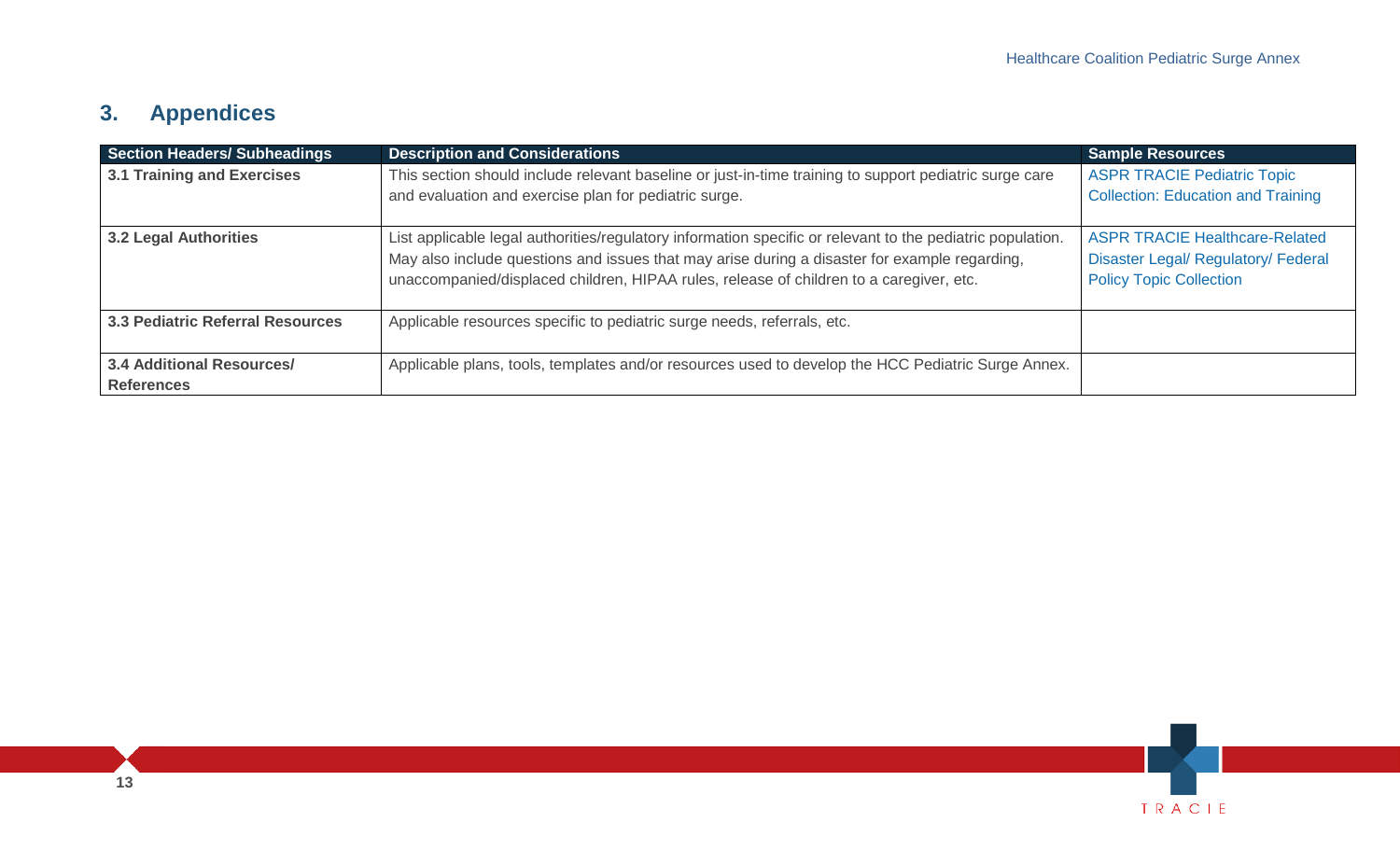### <span id="page-13-0"></span>**Appendix A: Healthcare Coalition Pediatric Surge Annex Outline Example**

### **1. Introduction**

- **1.1 Purpose**
- **1.2 Scope**

**1.3 Overview/Background of HCC and Situation** 

 **1.4 Access and Functional Needs** 

### **2. Concept of Operations**

**2.1 Activation** 

**2.2 Notifications** 

**2.3 Roles and Responsibilities** 

**2.4 Logistics** 

2.4.1 Space 2.4.2 Staff 2.4.3 Supplies

#### **2.5 Special Considerations**

2.5.1 Behavioral Health 2.5.2 Decontamination 2.5.3 Evacuation 2.5.4 Infection Control 2.5.5 Security

**2.6 Operations – Medical Care**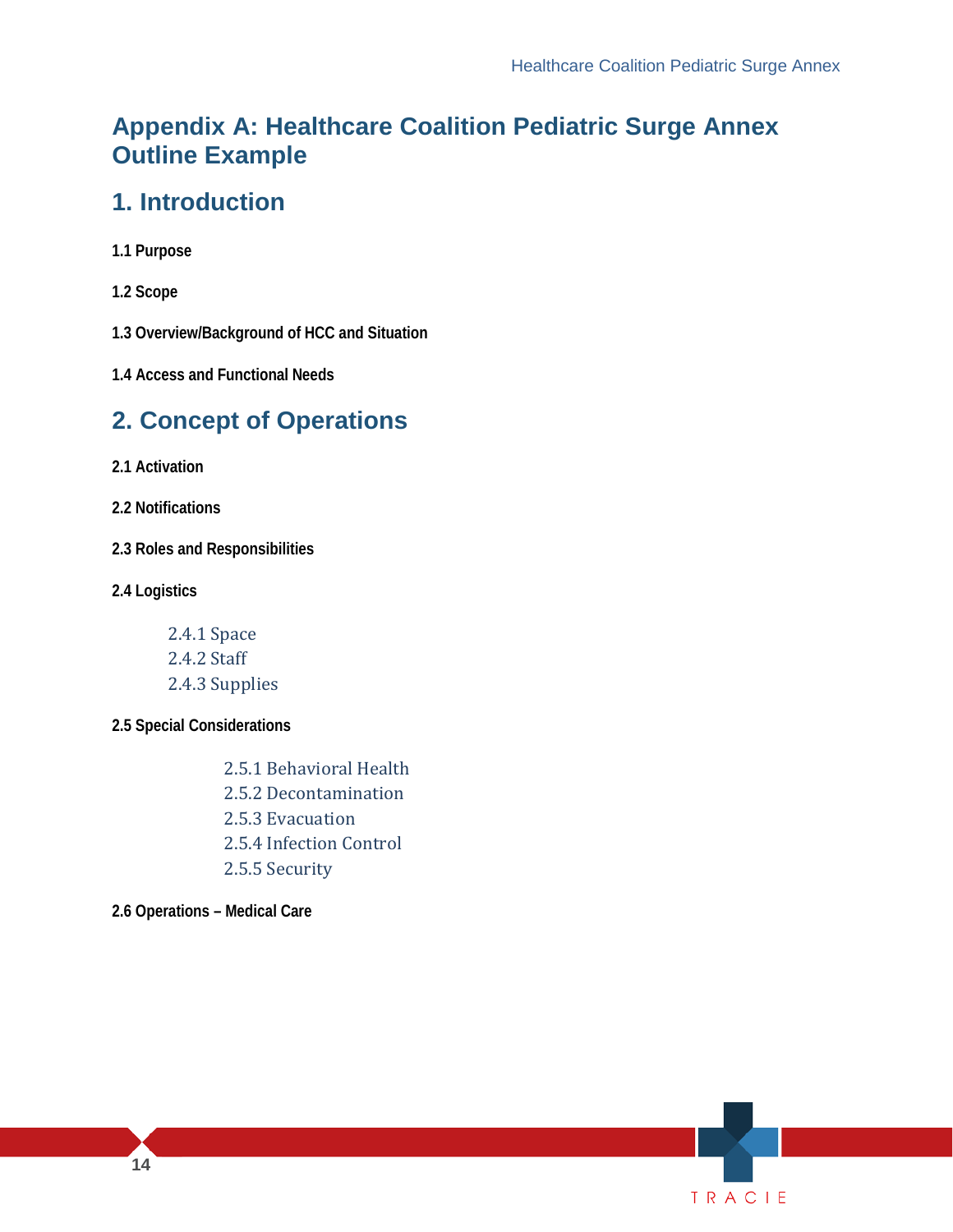### 2.6.1 Triage 2.6.2 Treatment

- **2.7 Transportation**
- **2.8 Tracking**
- **2.9 Reunification**
- **2.10 Deactivation and Recovery**

### **3. Appendices**

- **3.1 Training and Exercises**
- **3.2 Legal Authorities**
- **3.3 Pediatric Referral Resources**
- **3.4 Additional Resources/References**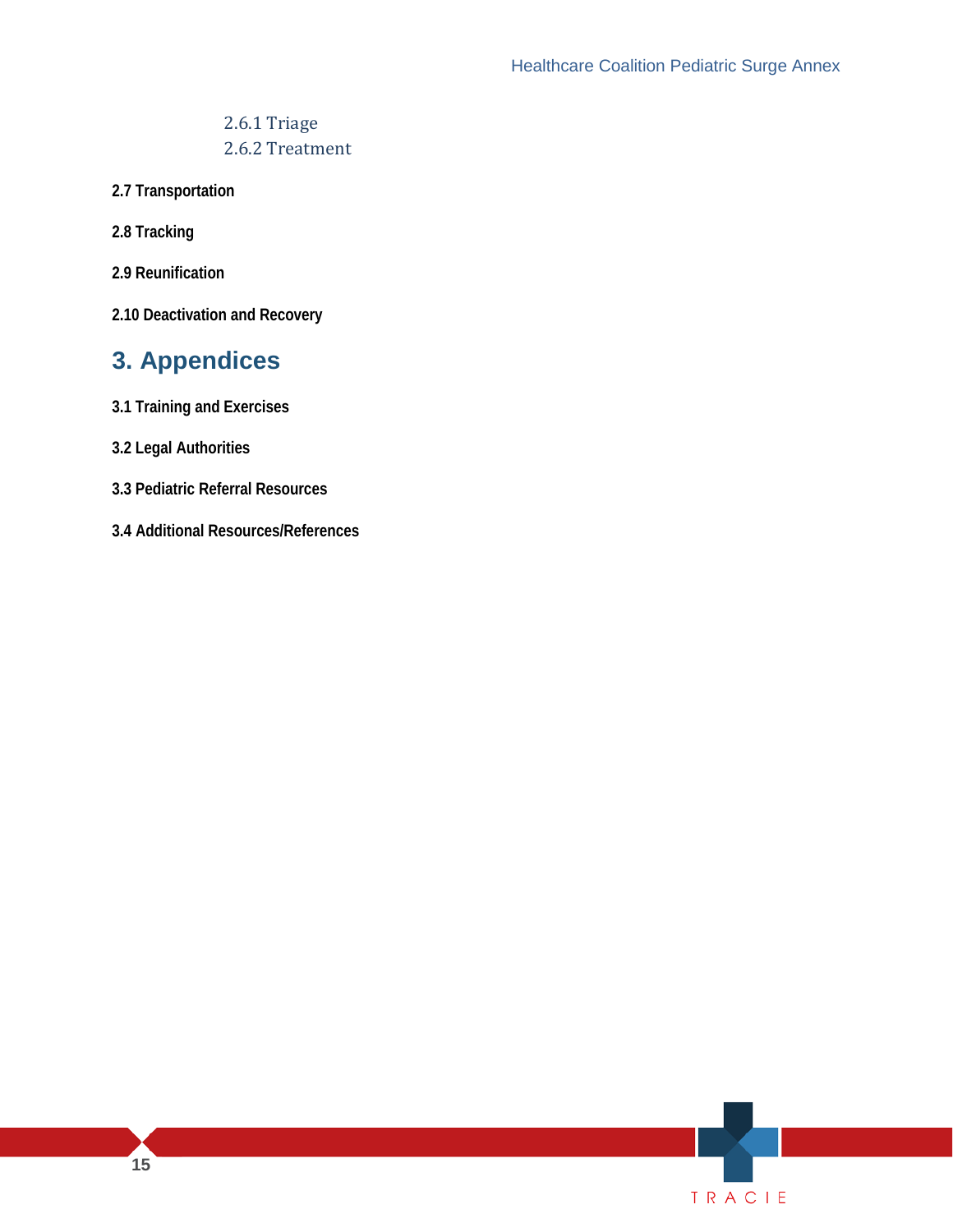### **Appendix B: Resources**

[ASPR TRACIE Developed Resources:](https://asprtracie.hhs.gov/tracie-resources)

- [ASPR TRACIE Pediatric Topic Collection](https://asprtracie.hhs.gov/technical-resources/31/pediatric/27)
- ASPR TRACIE [Pediatric Issues in Disasters Webinar](https://files.asprtracie.hhs.gov/documents/aspr--tracie-pediatric-issues-in-disasters-webinar.pdf)

#### American Academy of Pediatrics (AAP) Resources:

American Academy of Pediatrics. (2013). [Pediatric Preparedness Resource Kit.](https://www.aap.org/en-us/advocacy-and-policy/aap-health-initiatives/Children-and-Disasters/Documents/PedPreparednessKit.pdf)

This kit allows pediatricians, public health leaders and other pediatric care providers to assess what is happening in their community or state, and help determine what needs to be done before an emergency or disaster (e.g., a pandemic). The kit also promotes collaborative discussions and decision making about pediatric preparedness planning.

American Academy of Pediatrics. (2013). [Preparedness Checklist for Pediatric Practices.](https://www.aap.org/en-us/advocacy-and-policy/aap-health-initiatives/Children-and-Disasters/Documents/PedPreparednessChecklist1b.pdf)

This document offers checklists and steps that pediatricians or their practice staff can take to improve office preparedness. It allows for advanced preparedness planning that can mitigate risk, ensure financial stability, strengthen the medical home, and help promote the health of children in the community.

American Academy of Pediatrics. (2018). [Pediatric and Public Health Preparedness Exercise](https://www.aap.org/en-us/Documents/Tabletop_Exercise_Resource_Kit.pdf)  [Resource Kit.](https://www.aap.org/en-us/Documents/Tabletop_Exercise_Resource_Kit.pdf)

 is to "provide the tools and templates to make it easier for states, communities, This resource kit was developed through a collaboration between the American Academy of Pediatrics and the Centers for Disease Control and Prevention. Its purpose hospitals, or healthcare coalitions to conduct a pediatric tabletop exercise, which provides participants with the opportunity to discuss and assess preparedness plans and capabilities for a disaster that affects children."

 American Academy of Pediatrics. (2019). [Children's Hospitals and Preparedness Webinar](https://www.aap.org/en-us/advocacy-and-policy/aap-health-initiatives/Children-and-Disasters/Pages/Disaster-Preparedness-and-Response-Webinar-Archives.aspx)  [Series.](https://www.aap.org/en-us/advocacy-and-policy/aap-health-initiatives/Children-and-Disasters/Pages/Disaster-Preparedness-and-Response-Webinar-Archives.aspx)

 children's hospitals and to improve each hospital's response plans and ability to care for The AAP created this webinar series in collaboration with the Centers for Disease Control and Prevention to promote a dialogue among clinicians and disaster planners at children in an emergency.

 for Disaster Medicine. (2018). [Family Reunification Following Disasters: A Planning Tool](https://www.aap.org/en-us/Documents/AAP-Reunification-Toolkit.pdf)  American Academy of Pediatrics, in collaboration with Massachusetts General Hospital, Center [for Health Care Facilities.](https://www.aap.org/en-us/Documents/AAP-Reunification-Toolkit.pdf)

This planning tool was created to assist hospitals with their plans to provide information, support services, and safe reunification assistance to family members of patients who

TR <sup>A</sup> CIE

**16**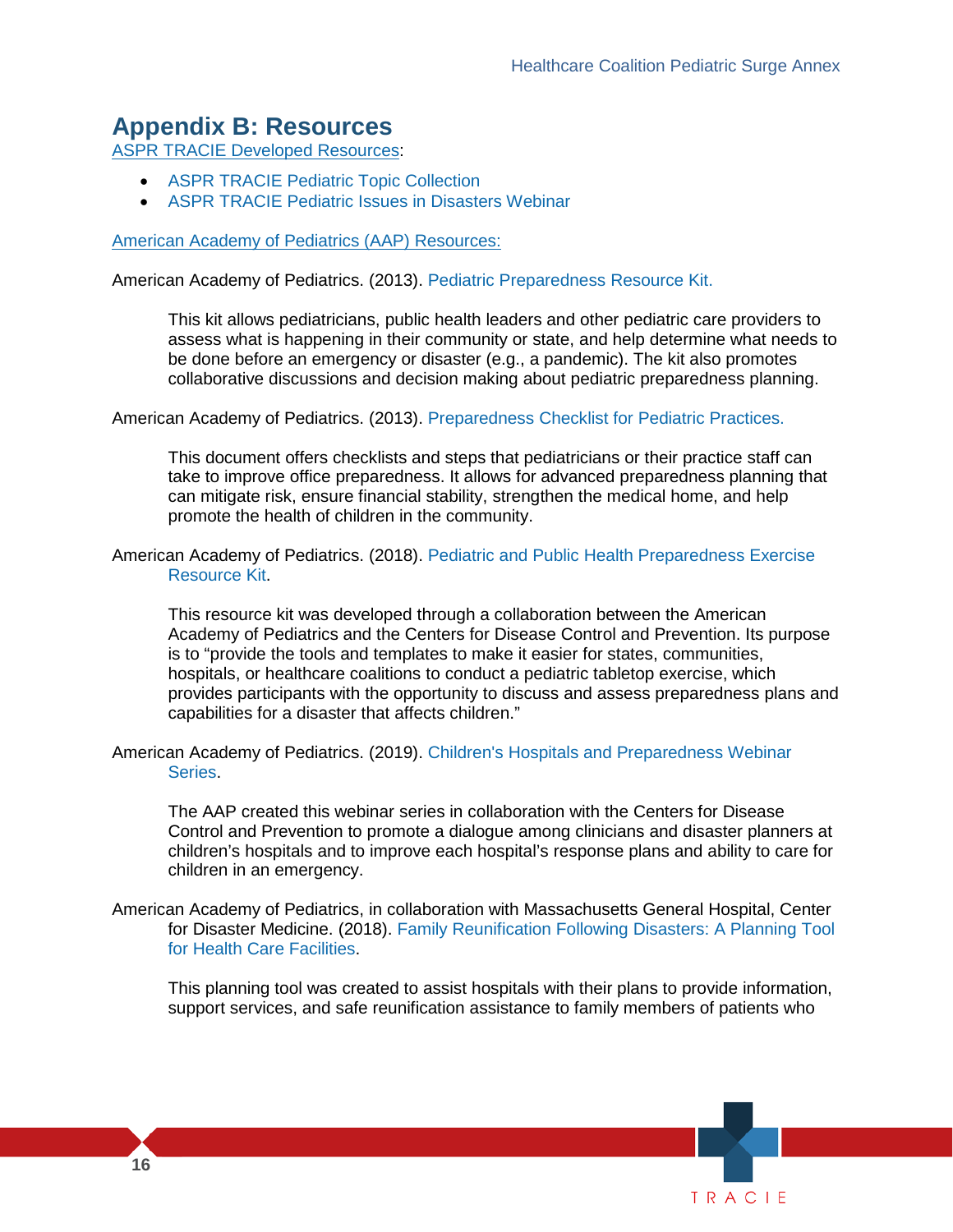have experienced disasters. It provides potential solutions to reunification-related challenges, including: planning for the secure reception, tracking, and care of large numbers of children who may present to a hospital following a mass-casualty event; identifying injured and unaccompanied children in a disaster; tracking unaccompanied children during their hospital stay; and what legal authority a hospital has to administer care to minors when the parent/guardian is unavailable to participate in the informed consent process.

American Academy of Pediatrics, Needle, S. and Wright, J. (2015). [Ensuring the Health of](https://pediatrics.aappublications.org/content/136/5/e1407)  [Children in Disasters.](https://pediatrics.aappublications.org/content/136/5/e1407) American Academy of Pediatrics. 136(5): e1407-e1417.

This policy statement addresses how pediatricians and others involved in the care and well-being of children can prepare for and mitigate the effects of disasters, encourage preparedness and resiliency among children and families and within communities, and ensure that children's needs, including those of children and youth with special healthcare needs, are not neglected in planning, response, and recovery efforts.

 American Academy of Pediatrics, Remick, K., Gausche-Hill, M., Joseph, M.M., at al. (2018). [Pediatric Readiness in the Emergency Department.](https://pediatrics.aappublications.org/content/142/5/e20182459) Pediatrics. 142(5).

This Policy Statement defines the recommended resources Emergency Departments need to be prepared to treat pediatric patients.

 Chung, S., Foltin, G., and Schonfeld, D.J. (2019). [Pediatric Disaster Preparedness and](https://downloads.aap.org/DOCHW/Topical-Collection-Chapter-5.pdf)  [Response Topical Collection: Emerging Infectious Diseases.](https://downloads.aap.org/DOCHW/Topical-Collection-Chapter-5.pdf) American Academy of Pediatrics.

 emerging infectious diseases are a constant threat to pediatric health care worldwide. This chapter is included in the AAP Pediatric Disaster Preparedness and Response Topical Collection.The chapter describes the importance of being prepared to safely care for pediatric patients with highly hazardous communicable, as emerging and re-

 Chung, S., Foltin, G., and Schonfeld, D.J. (2019). [Pediatric Disaster Preparedness and](https://downloads.aap.org/DOCHW/Topical-Collection-Chapter-1.pdf)  [Response Topical Collection: How Children are Different.](https://downloads.aap.org/DOCHW/Topical-Collection-Chapter-1.pdf) American Academy of Pediatrics.

This chapter is included in the AAP Pediatric Disaster Preparedness and Response Topical Collection. The chapter describes the unique anatomic, physiologic, immunologic, developmental, and psychologic considerations that potentially affect children's vulnerability to injury and response in a disaster.

 Chung, S., Foltin, G., and Schonfeld, D.J. (2019). [Pediatric Disaster Preparedness and](https://downloads.aap.org/DOCHW/Topical-Collection-Chapter-4.pdf)  [Response Topical Collection: Mental Health Issues.](https://downloads.aap.org/DOCHW/Topical-Collection-Chapter-4.pdf) American Academy of Pediatrics.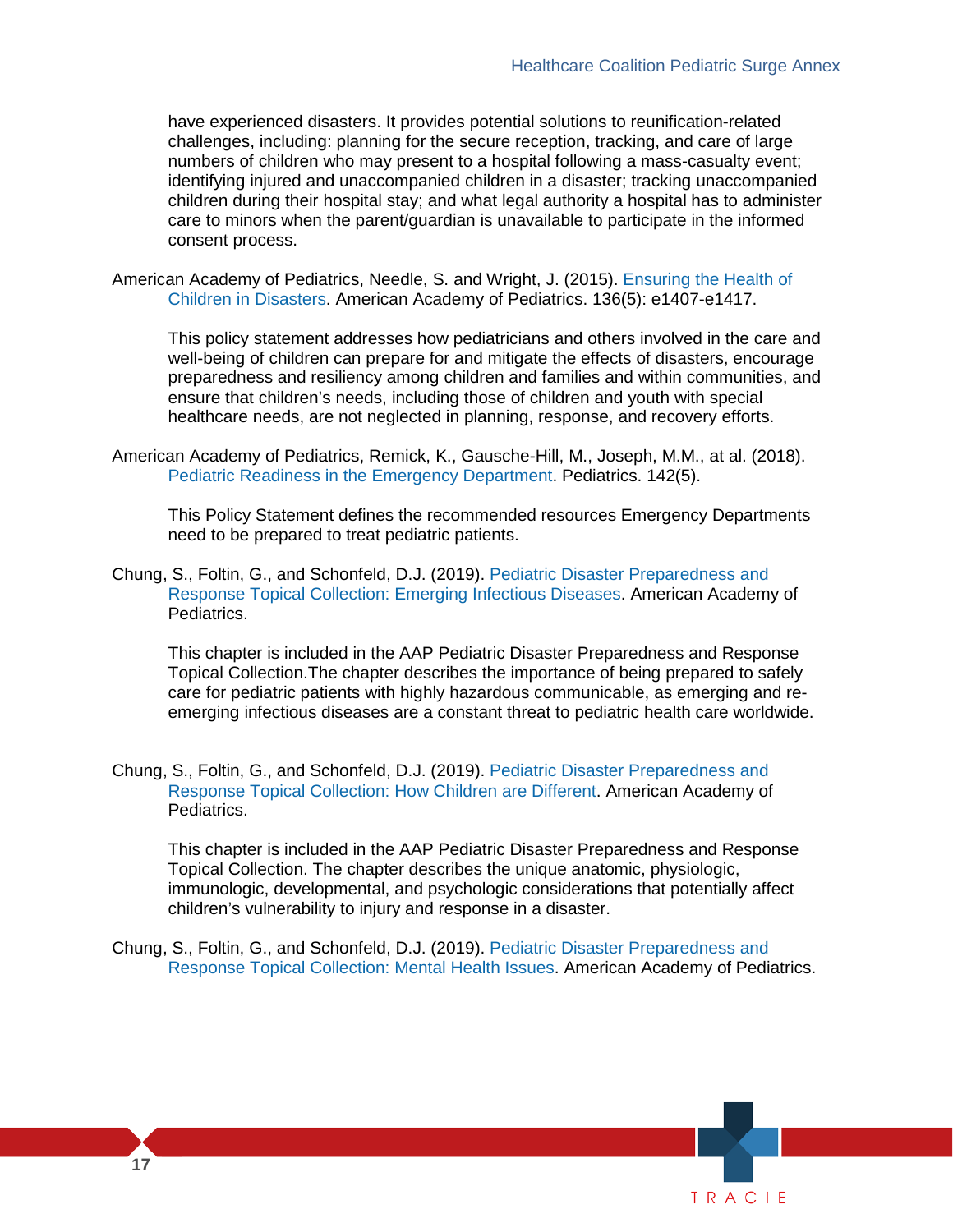This chapter is included in the AAP Pediatric Disaster Preparedness and Response Topical Collection. This chapter describes the roles that pediatricians and other health professionals that care for children will play in identifying and addressing the mental health needs of children and families in a disaster or terrorist event.

Chung, S., Foltin, G., and Schonfeld, D.J. (2019). [Pediatric Disaster Preparedness and](https://downloads.aap.org/DOCHW/Topical-Collection-Chapter-6.pdf)  [Response Topical Collection: Pediatric Preparedness Exercises.](https://downloads.aap.org/DOCHW/Topical-Collection-Chapter-6.pdf) American Academy of Pediatrics.

 test their readiness to respond. This chapter is included in the AAP Pediatric Disaster Preparedness and Response Topical Collection. This chapter describes the many types of exercises that can be completed to help an organization test a hypothetical situation, such as a natural or manmade disaster, and evaluate the group's ability to cooperate and work together and to

 Davies, H. and Byington, C. (2016). [Parental Presence During Treatment of Ebola or Other](https://pediatrics.aappublications.org/content/138/3/e20161891)  [Highly Consequential Infection.](https://pediatrics.aappublications.org/content/138/3/e20161891) Pediatrics. 138(3).

 This clinical report from the American Academy of Pediatrics Committee on Infectious Diseases presents options for meeting the needs of patients and their families while posing the least risk to healthcare providers and facilities.

Disaster Preparedness Advisory Council. (2016). [Medical Countermeasures for Children in](https://pediatrics.aappublications.org/content/137/2/e20154273)  [Public Health Emergencies, Disasters, or Terrorism.](https://pediatrics.aappublications.org/content/137/2/e20154273) Pediatrics. 137(2).

 approved for adult use and may not take the unique needs of children into account. They drafted this policy statement to suggest recommendations that address the gaps for the The Council shares that many medical countermeasures (MCM) are more likely to be development and use of MCMs in children during public health emergencies or disasters.

Hinton, C.F., Davies, H.D., Hocevar, S.N., et al. (2016). [Parental Presence at the Bedside of a](https://www.sciencedirect.com/science/article/pii/S1522840116000033)  [Child with Suspected Ebola: An Expert Discussion.](https://www.sciencedirect.com/science/article/pii/S1522840116000033) [Clinical Pediatric Emergency](https://www.sciencedirect.com/science/journal/15228401)  [Medicine.](https://www.sciencedirect.com/science/journal/15228401) 17(1):81-86.

This article demonstrates the challenges and weighing of risks and benefits involved in the consideration of parental presence at the bedside of a child suspected of having Ebola.

 on Psychosocial Aspects of Child and Family Health. (2015). [Providing Psychosocial](https://pediatrics.aappublications.org/content/136/4/e1120)  Schonfeld, D.J., Demaria, T., and the Disaster Preparedness Advisory Council and Committee [Support to Children and Families in the Aftermath of Disasters and Crises.](https://pediatrics.aappublications.org/content/136/4/e1120) Pediatrics. 136(4):E1120-E1130.

The American Academy of Pediatrics released this clinical report urging pediatricians to look for common adjustment problems in children following a disaster or crisis, and to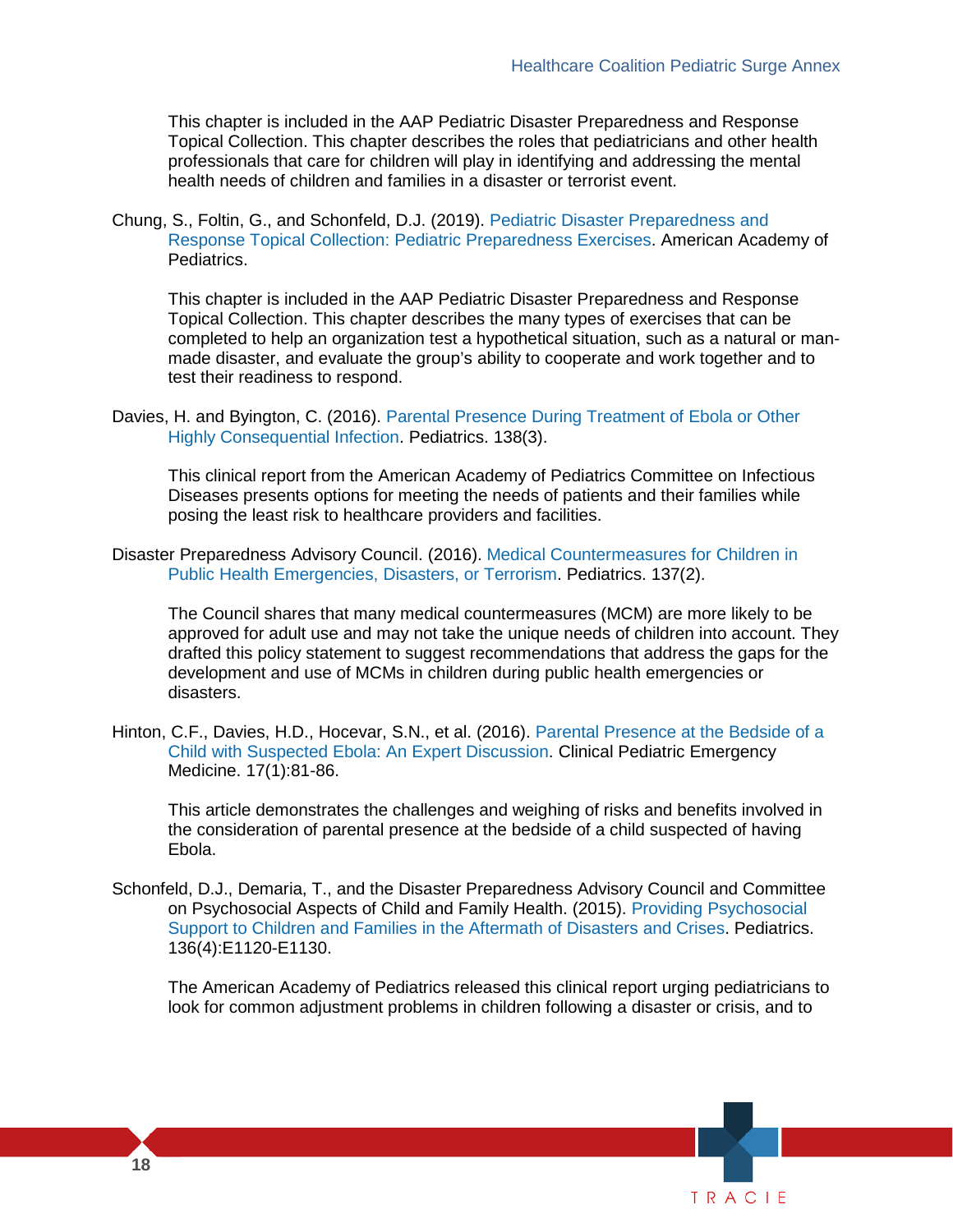the importance of ensuring basic support services, psychological first aid, and promote effective coping strategies to ease the impact of the event. The report stresses professional self-care while working with patients and families in the wake of disaster.

#### HCC-Level Pediatric Plans

- Emergency. National Capital Region. (2019). [NCR Plan for Management of Pediatric Patients in an](https://files.asprtracie.hhs.gov/documents/ncr-pediatric-surge-plan-version-8.pdf)
- [Emergency.](https://files.asprtracie.hhs.gov/documents/ncr-pediatric-surge-plan-version-8.pdf) Stanislaus County. (2019). [Healthcare Emergency Preparedness Coalition, Pediatric Disaster](https://files.asprtracie.hhs.gov/documents/stanislaus-calif-pediatric-disaster-surge-plan-draft-1-23-19.pdf)  [Surge Plan.](https://files.asprtracie.hhs.gov/documents/stanislaus-calif-pediatric-disaster-surge-plan-draft-1-23-19.pdf)

#### HCC Pediatric Planning Templates and Resources

 DC Emergency Healthcare Coalition. (n.d.). [Initial Management Guidelines for Pediatric Burn](https://files.asprtracie.hhs.gov/documents/attachment-4a-initial-management-guidelines-for-pediatric-burn-patients-diaster-508.pdf)  [Patients.](https://files.asprtracie.hhs.gov/documents/attachment-4a-initial-management-guidelines-for-pediatric-burn-patients-diaster-508.pdf)

These templates--part of the National Capital Region Burn Mass Casualty Incident Response Plan--can help healthcare providers care for pediatric burn patients.

 Dodgen, D., Anderson, M., Edgerton, E., et al. (2013). [Pediatric Preparedness for Healthcare](http://www.phe.gov/Preparedness/planning/abc/Pages/webinar-resources-130620.aspx)  [Coalitions.](http://www.phe.gov/Preparedness/planning/abc/Pages/webinar-resources-130620.aspx) U.S. Department of Health and Human Services, Office of the Assistant Secretary for Preparedness and Response.

 children, and a national perspective on preparedness for children in disasters. This 90-minute webinar provides an introduction to healthcare system preparedness for Presenters also cover improving the emergency care system for children, perspectives on creating a multi-state coalition for pediatric surge, and New York City Pediatric Disaster Coalition operational pediatric disaster planning.

Frogel, M., Flamm, A., Sagy, M., et al. (2017). [Utilizing a Pediatric Disaster Coalition Model to](https://www.cambridge.org/core/journals/disaster-medicine-and-public-health-preparedness/article/utilizing-a-pediatric-disaster-coalition-model-to-increase-pediatric-critical-care-surge-capacity-in-new-york-city/4681D4D484EFD7C1BC9A6FA3E4DCD2F6)  [Increase Pediatric Critical Care Surge Capacity in New York City.](https://www.cambridge.org/core/journals/disaster-medicine-and-public-health-preparedness/article/utilizing-a-pediatric-disaster-coalition-model-to-increase-pediatric-critical-care-surge-capacity-in-new-york-city/4681D4D484EFD7C1BC9A6FA3E4DCD2F6) Disaster Medicine and Public Health Preparedness. 11(4): 473-478.

The authors describe the stepwise development of the NYC Pediatric Disaster Coalition as a model for other cities to replicate in planning for pediatric disaster patients. They also discuss how the coalition supported hospitals in planning for pediatric surge.

 [Coalitions: Part II.](https://www.youtube.com/watch?v=-b4MyO-q_WM&list=UUqFunGBhuL-l7xiNJsSjvEQ) U.S. Department of Health and Human Services, Office of the Hansen, C., Dodgen, D., Levine, C., et al. (2014). [Pediatric Preparedness for Healthcare](https://www.youtube.com/watch?v=-b4MyO-q_WM&list=UUqFunGBhuL-l7xiNJsSjvEQ)  Assistant Secretary for Preparedness and Response.

 planners and healthcare coalitions to strengthen pediatric components of their This 90-minute webinar reviews resources, strategies, and partnerships used by medical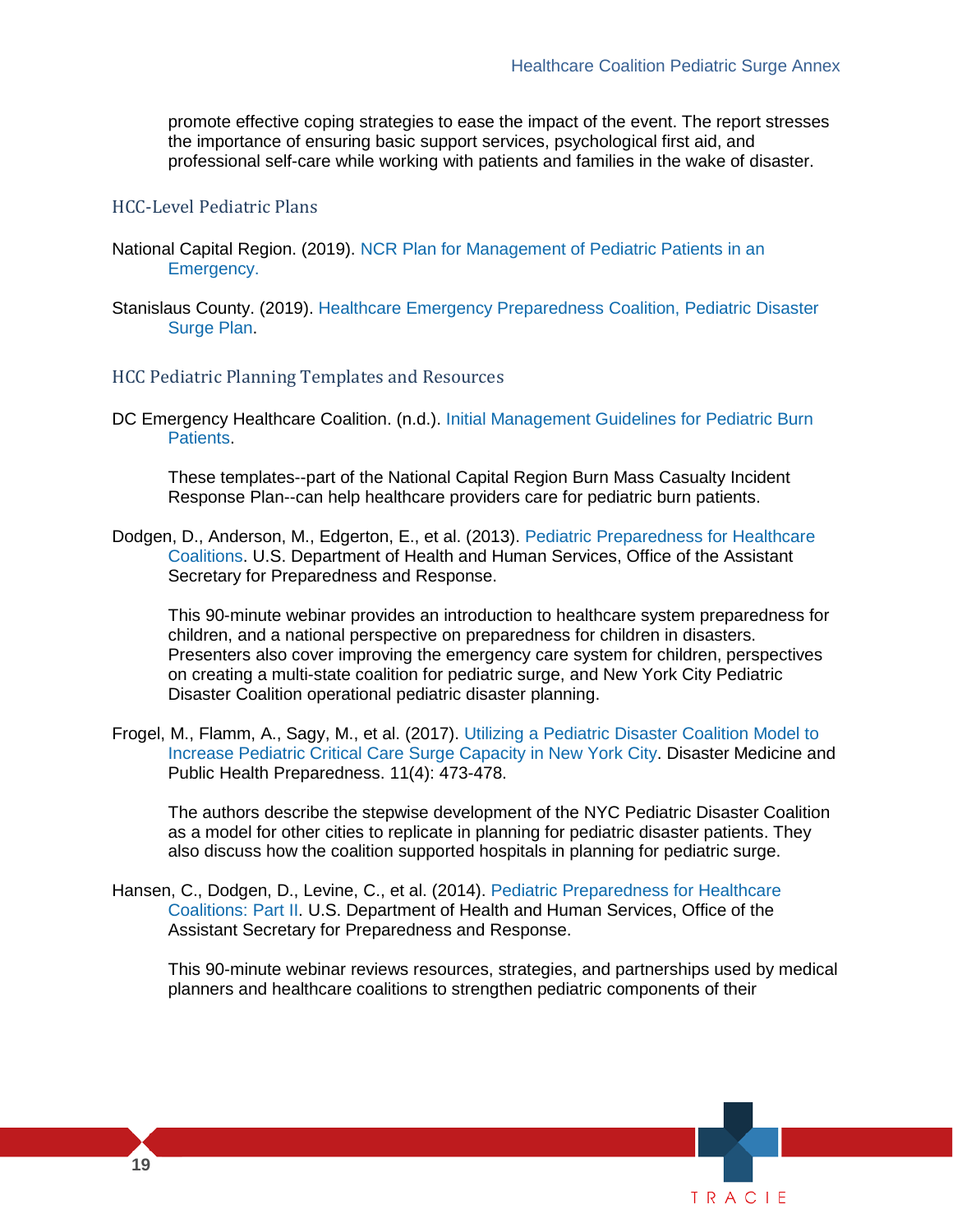jurisdiction's healthcare preparedness capabilities. Included are lessons learned from the response to Superstorm Sandy and the Alaska Shield/Hale Borealis exercise.

Minnesota Department of Health. (2014). [Patient Care Strategies for Scarce Resource](http://www.cidrap.umn.edu/sites/default/files/public/php/Strategies%20for%20Scarce%20Resource%20Situations.pdf)  [Situations Card Set.](http://www.cidrap.umn.edu/sites/default/files/public/php/Strategies%20for%20Scarce%20Resource%20Situations.pdf) 

This card set can be used as a decision support tool and was developed to facilitate a structured approach to resource shortfalls at a healthcare facility. Pediatrics Resource Cards and Pediatrics Triage Cards are provided in Section 10.

Schreiber, M., Pfefferbaum, B, and Sayegh L. (2012). [Toward the Way Forward: The National](https://www.ncbi.nlm.nih.gov/pubmed/22700028)  [Children's Disaster Mental Health Concept of Operations.](https://www.ncbi.nlm.nih.gov/pubmed/22700028) (Abstract only.) Disaster Medicine and Public Health Preparedness. 6(2):174-81.

 The authors identify critical gaps in pediatric triage and treatment strategies during disaster response. This report provides an outline for a triage-driven children's disaster mental health incident response strategy.

Schreiber, M., Shields, S., Formanski, S., et al. (2012). [Code Triage: Integrating the National](http://file.lacounty.gov/SDSInter/dhs/222419_CodeTriage-IntegratingtheNationalChildConOPS-Published2014.pdf)  [Children's Disaster Mental Health Concept of Operations Across Health Care Systems.](http://file.lacounty.gov/SDSInter/dhs/222419_CodeTriage-IntegratingtheNationalChildConOPS-Published2014.pdf) Academic Emergency Medicine. 18:s59.

 a childfocused Incident Action Plan, and (3) a continuum of risk stepped-care model that The authors identify three key concept of operations strategies that provide an integrated "disaster systems of care": (1) the PsySTART Disaster Mental Health Triage System, (2) matches the level of evidence-based treatment interventions with the level of identified risk using a stepped-care framework.

#### Regional and State-Level Pediatric Plans and Resources

 Central Valley, CA. (2012). [Regional Pediatric Disaster Surge Framework. California Hospital](http://www.calhospitalprepare.org/sites/main/files/file-attachments/12.6.12_final_cv_framework.pdf)  [Association.](http://www.calhospitalprepare.org/sites/main/files/file-attachments/12.6.12_final_cv_framework.pdf)

This document provides a framework for community collaboration to develop regional, comprehensive, integrated pediatric preparedness response plans.

 Contra Costa Health Services Emergency Medical Services Agency. (2011). [Contra Costa](http://cchealth.org/ems/pdf/emsc_ped_final.pdf)  [Pediatric/Neonatal Disaster and Medical Surge Plan and Preparedness Toolkit.](http://cchealth.org/ems/pdf/emsc_ped_final.pdf)

This toolkit was developed to facilitate disaster preparedness that involves the practice of including neonates and pediatrics in all county, provider agency, and hospital-based disaster exercises. It provides an example of implementing emergency medical services for children guidelines at the local level.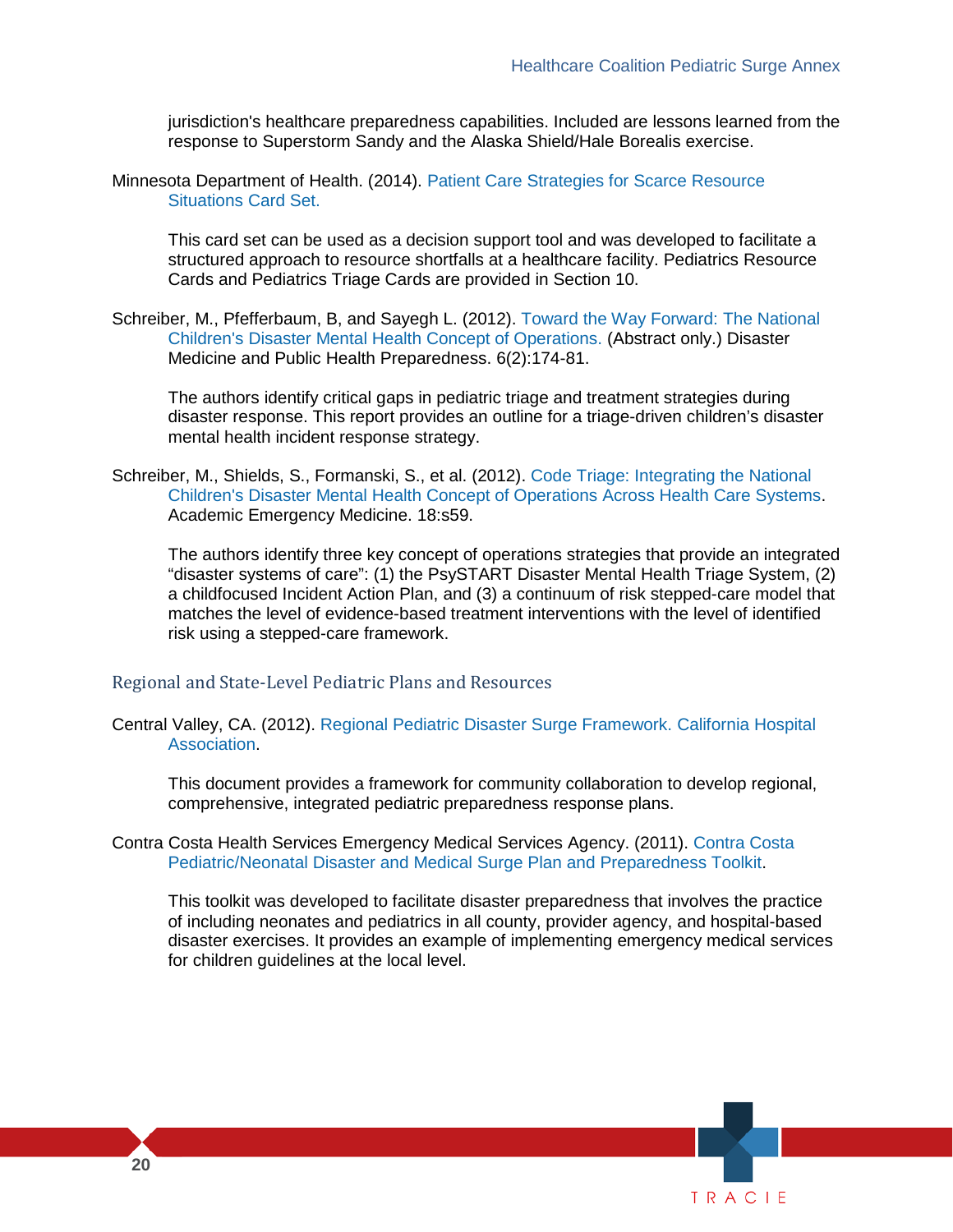Illinois Department of Public Health. (2017). [Pediatric and Neonatal Surge Annex.](http://www.dph.illinois.gov/sites/default/files/publications/peds-neo-surge-annex-final-march2017-public-complete-file-031417.pdf)

 be used to guide a state-level response and provides local medical services guidance on the care of children, including patient movement, system decompression, recommendations for care, and resource allocation during a surge of pediatric patients. It includes several tools such as transfer forms and algorithms. This plan provides a detailed framework for various stakeholders involved in an emergency response within the State of Illinois and surrounding states in order to protect children and provide appropriate pediatric medical care during a disaster. The plan can

Los Angeles County Emergency Medical Services Agency. (2016). [Los Angeles County](http://file.lacounty.gov/SDSInter/dhs/206938_cms1_206938.pdf)  [Pediatric Surge Plan.](http://file.lacounty.gov/SDSInter/dhs/206938_cms1_206938.pdf) California Hospital Association.

 This plan also includes parameters for transporting children from prehospital field operations to healthcare facilities and transferring of patients among hospitals. This plan provides details on how each hospital within Los Angeles County would support a pediatric surge of patients including surge targets, supplies, and patient type.

#### Minnesota Department of Health. (2019)[. Minnesota Pediatric Surge Primer and Template Plan.](https://www.health.state.mn.us/communities/ep/surge/pediatric/primer.pdf)

 This customizable template is geared for small community hospitals that do not usually facilities and regions can follow to plan for pediatric patients in a mass casualty event. provide pediatric trauma or inpatient services. It provides guidance and templates that

 Texas Trauma Service Area (TSA) B. (2016). [Trauma Service Area -](http://www.b-rac.org/BRAC_Regional_Pediatric_Plan__04-16_.pdf) B (BRAC): Regional [Pediatric Plan.](http://www.b-rac.org/BRAC_Regional_Pediatric_Plan__04-16_.pdf)

 procedures for the treatment of pediatric patients. It addresses various issues to include: This plan provides prehospital and hospital providers with regional standardized prehospital triage, helicopter activation, inter-hospital transfers, pediatric trauma triage/ transfer decision scheme, among others topics.

Western Region Homeland Security Advisory Council. 2017). [Children in Disasters Emergency](http://wrhsac.org/wp-content/uploads/2017/10/Family-Reunification-Plan-Template_FINAL_8-31-17_incl.-appendices-pages-all-portrait.pdf)  [Preparedness: Family Reunification Plan Template.](http://wrhsac.org/wp-content/uploads/2017/10/Family-Reunification-Plan-Template_FINAL_8-31-17_incl.-appendices-pages-all-portrait.pdf)

 topics including reunification protocols, legal authorities, terminology, methods of This template can be used by any organization (e.g., hospitals, educational institutions, and day care centers) to develop a family reunification plan. It addresses information on reunification, and coordination of efforts with key stakeholders.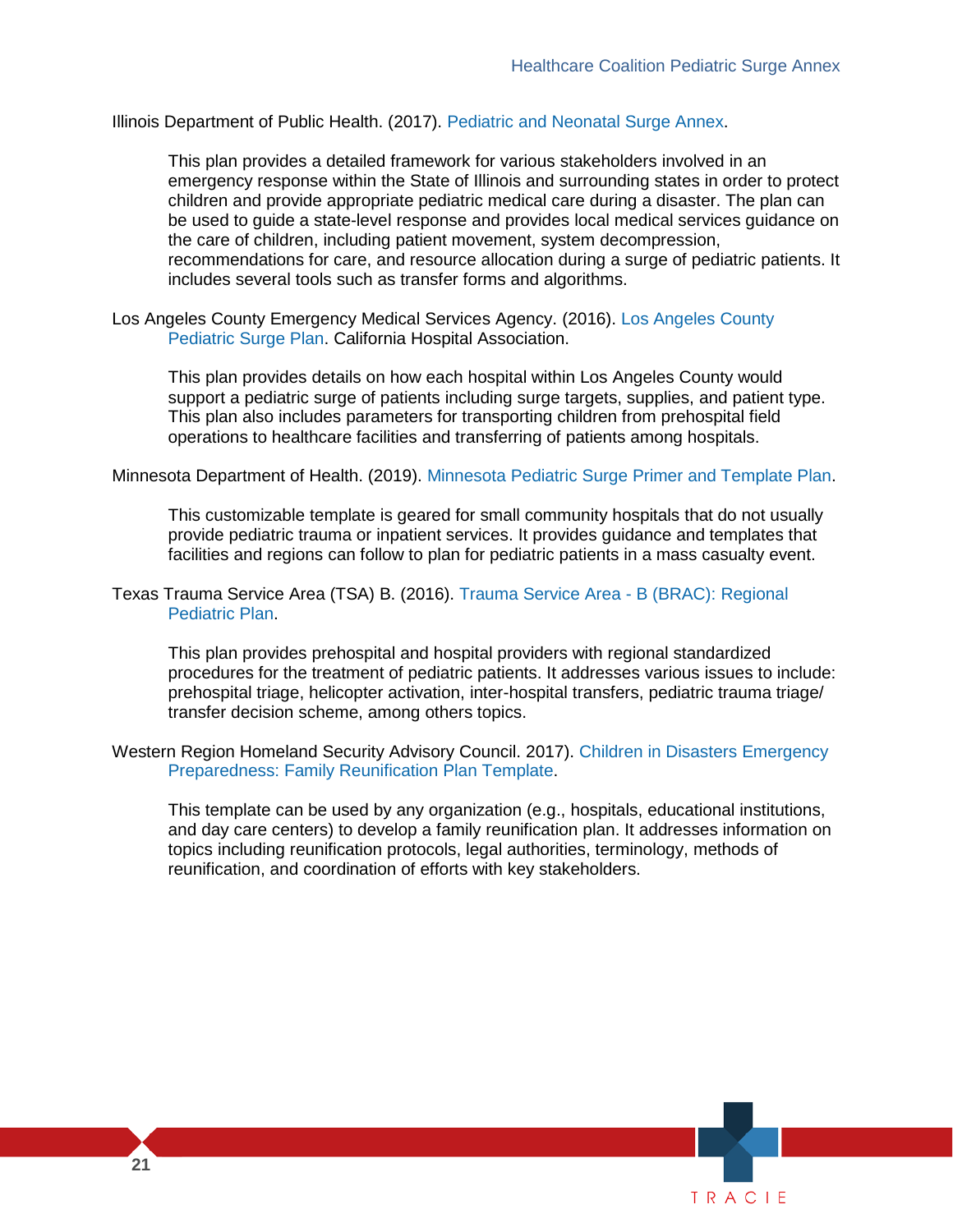#### Hospital/Healthcare Pediatric Plans and Resources

Bradin, S., Lozon, M., Butler, A., et al. (2015). [Planning for Children in Disasters: A Hospital](http://www.michigan.gov/documents/mdch/Planning_for_Children_in_Disasters_15_495237_7.pdf)  [Toolkit.](http://www.michigan.gov/documents/mdch/Planning_for_Children_in_Disasters_15_495237_7.pdf) Michigan Department of Health and Human Services.

 plans; triage protocols; decontamination; transport of pediatric patients; chemical agents This toolkit includes information to assist hospitals with planning for the needs of children through all stages of a disaster. Guidance covers medical surge and triggers; staffing and antidotes; infection protection; family reunification; and psychological support.

 Illinois Emergency Medical Services for Children. (2009). [Neonatal Intensive Care Unit \(NICU\)](http://www.calhospitalprepare.org/sites/main/files/file-attachments/nicu_evac_guidelines.pdf)  [Evacuation Guidelines.](http://www.calhospitalprepare.org/sites/main/files/file-attachments/nicu_evac_guidelines.pdf)

 evacuations. This guide is intended to assist healthcare providers assess pre-event These neonatal intensive care unit (NICU) evacuation guidelines were developed by professionals throughout Illinois. A multi-disciplinary committee was also convened to collate personal experiences, recommendations, and current literature on NICU vulnerabilities and plan for the evacuation of medically fragile Level III NICU patients while addressing core components of incident management, in conjunction with the promotion of patient safety and evacuation procedures based on lessons learned from past disasters and experiences.

 NYC Pediatric Disaster Coalition. (2018). [NYC Pediatric Disaster Healthcare Preparedness](http://www.programinfosite.com/pdc/hospital-toolkit/)  [Toolkit – Hospitals.](http://www.programinfosite.com/pdc/hospital-toolkit/)

 This webpage includes links to guidelines and templates designed for pediatric providers to create disaster plans at their individual healthcare sites. It also offers comprehensive information on how to conduct exercises that can be used for plan revision and improvement within the context of overall disaster preparedness.

Rady Children's Hospital, San Diego. (2011). [Pediatric Surge Planning: Train the Trainer.](https://calhospitalprepare.org/sites/main/files/file-attachments/pediatricsurgeplanningrchsdtttmaterials.pdf)

 This online course provides an in-depth overview of the special considerations provide tips for developing a surge plan. associated with pediatric surge planning. The authors describe hospital incident command system activation, specific tools and actions linked to pediatric surge, and

Seattle and King County Public Health Department. (2010). Hospital Guidelines for [Management of Pediatric Patients in Disasters.](https://www.oregon.gov/oha/PH/PROVIDERPARTNERRESOURCES/EMSTRAUMASYSTEMS/EMSFORCHILDREN/Documents/HospitalMgmtPedsPatientsDisasters.pdf)

This toolkit is based on an earlier version developed by the New York City Department of Health and Mental Hygiene and includes considerations for staffing and training, resources, security, transportation, decontamination, hospital-based triage, and inpatient bed planning.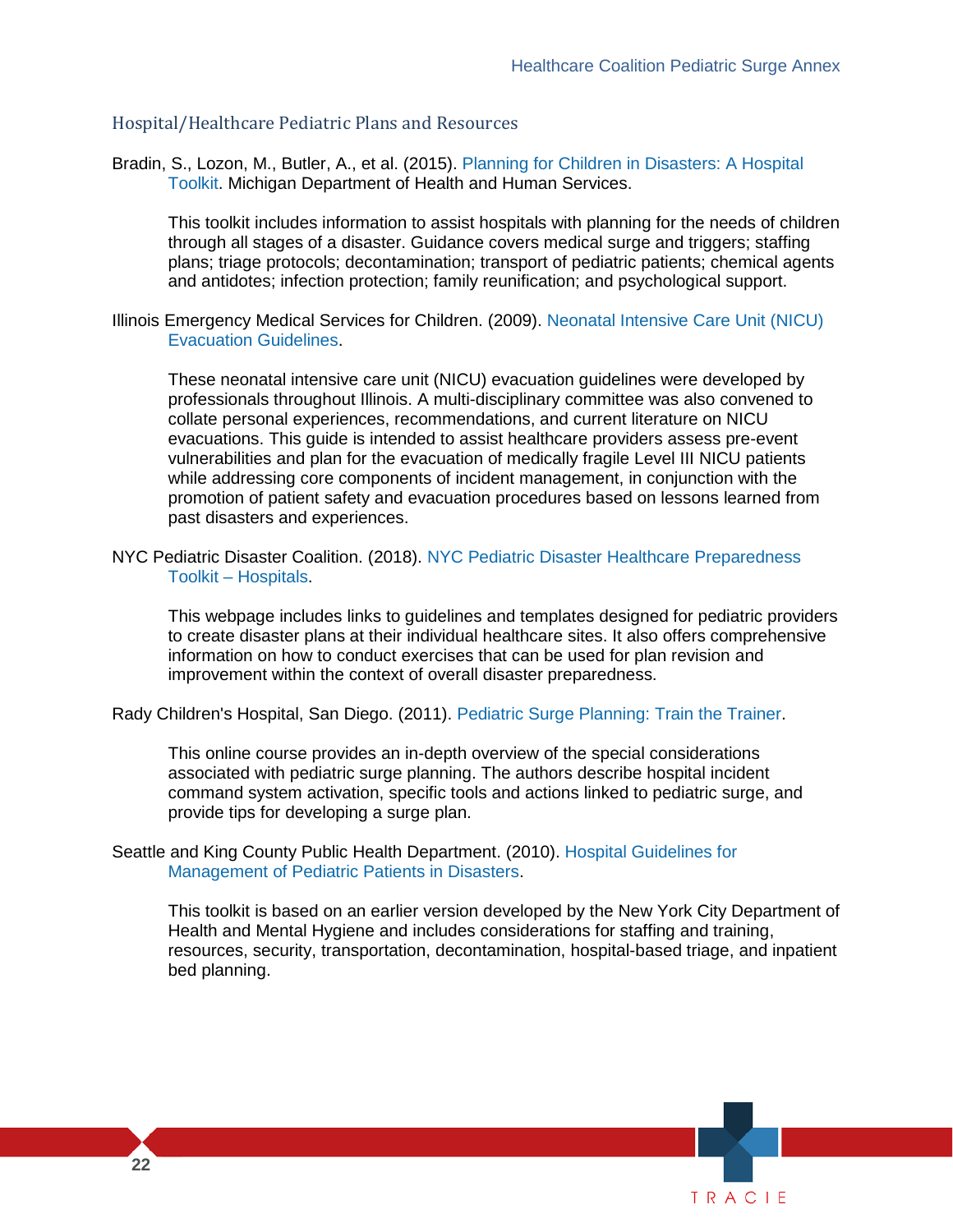#### Pediatric Planning Checklists

Abraham, H. (2014). [Planning for Pediatrics in Disasters.](https://www.jems.com/articles/print/volume-39/issue-9/features/planning-pediatrics-disasters.html) Journal of Emergency Medical Services.

 The author encourages emergency medical planners to account for children's' unique decontamination, triage, airway procedures, drug dosage and delivery, and physical, psychological, and communication needs when drafting pre-hospital emergency response plans. She also shares pediatric-specific care tips for psychological care.

American Academy of Pediatrics. (2013). [Pediatric Preparedness Resource Kit.](https://www.aap.org/en-us/advocacy-and-policy/aap-health-initiatives/Children-and-Disasters/Pages/Pediatric-Preparedness-Resource-Kit.aspx)

This kit allows pediatricians, public health leaders and other pediatric care providers to assess what is happening in their community or state, and help determine what needs to be done before an emergency or disaster (e.g., a pandemic). The kit also promotes collaborative discussions and decision making about pediatric preparedness planning.

 California Hospital Association. (2010). [EMSC Pediatric Disaster Preparedness Guidelines:](https://www.calhospitalprepare.org/post/pediatric-disaster-preparedness-guidelines-hospitals)  [Hospitals.](https://www.calhospitalprepare.org/post/pediatric-disaster-preparedness-guidelines-hospitals)

 requirements for hospitals, tailored for pediatric issues. This standards document is based on The Joint Commission and other national

#### EMSC. (n.d.). [Checklist: Essential Pediatric Domains and Considerations for Every Hospital's](https://emsc-appbucket-10vf0pl70rnvo.s3.amazonaws.com/media/legacy_documents/Checklist_HospitalDisasterPrepared2125.pdf?AWSAccessKeyId=ASIATSFNXF4LQQSLQ6M5&Signature=d6vv9vn4oPY6zOl6MheFvz%2FDhec%3D&x-amz-security-token=FQoGZXIvYXdzEE4aDOkjQs0RGcZ5l%2Bko7yLiAXpaTOUGBAD337n3UVA8HKB3k8P2cpwv5j4CYUP%2B2%2F5G%2FLJ0%2FTnMbPW3%2BsGs1nrN8pVOz%2B%2BdY3NQ%2B2Ij5XIhgiNaLMJILCNnDqSCcQpwcWBNi6DRx7YeQd7ZOF1ApDVosx1FqXnu5qhSPOOGZ9alWDigQR36IEd4M1K%2BUT9%2FEvyrAM8%2B4DQ7EX%2FftSnhO4Sra2xlF5oqO9jNSnFdFjsrXMVG65NcmN7qyDDVhGo5znMXSi86TmD4e%2B3%2BQikY%2FkRQ0f79dykRlErtjSBQSQk6hg1rjcMGqB2aN86yL6Jqxkz7RkIohPHc4QU%3D&Expires=1547149677)  [Disaster Preparedness Policies.](https://emsc-appbucket-10vf0pl70rnvo.s3.amazonaws.com/media/legacy_documents/Checklist_HospitalDisasterPrepared2125.pdf?AWSAccessKeyId=ASIATSFNXF4LQQSLQ6M5&Signature=d6vv9vn4oPY6zOl6MheFvz%2FDhec%3D&x-amz-security-token=FQoGZXIvYXdzEE4aDOkjQs0RGcZ5l%2Bko7yLiAXpaTOUGBAD337n3UVA8HKB3k8P2cpwv5j4CYUP%2B2%2F5G%2FLJ0%2FTnMbPW3%2BsGs1nrN8pVOz%2B%2BdY3NQ%2B2Ij5XIhgiNaLMJILCNnDqSCcQpwcWBNi6DRx7YeQd7ZOF1ApDVosx1FqXnu5qhSPOOGZ9alWDigQR36IEd4M1K%2BUT9%2FEvyrAM8%2B4DQ7EX%2FftSnhO4Sra2xlF5oqO9jNSnFdFjsrXMVG65NcmN7qyDDVhGo5znMXSi86TmD4e%2B3%2BQikY%2FkRQ0f79dykRlErtjSBQSQk6hg1rjcMGqB2aN86yL6Jqxkz7RkIohPHc4QU%3D&Expires=1547149677)

This Checklist is intended to be used as a tool to help hospital administrators and leadership incorporate essential pediatric considerations into existing hospital disaster policies. This publication is available in two versions: static pdf and interactive pdf.

 Illinois Emergency Medical Services for Children. (2010). [Hospital Pediatric Preparedness](https://emsc-appbucket-10vf0pl70rnvo.s3.amazonaws.com/media/legacy_documents/Hospital_Preparedness_Checklist2125.pdf?AWSAccessKeyId=ASIATSFNXF4LQQSLQ6M5&Signature=sxvaB3%2F6JaQ8%2FYm3jybPdkub23w%3D&x-amz-security-token=FQoGZXIvYXdzEE4aDOkjQs0RGcZ5l%2Bko7yLiAXpaTOUGBAD337n3UVA8HKB3k8P2cpwv5j4CYUP%2B2%2F5G%2FLJ0%2FTnMbPW3%2BsGs1nrN8pVOz%2B%2BdY3NQ%2B2Ij5XIhgiNaLMJILCNnDqSCcQpwcWBNi6DRx7YeQd7ZOF1ApDVosx1FqXnu5qhSPOOGZ9alWDigQR36IEd4M1K%2BUT9%2FEvyrAM8%2B4DQ7EX%2FftSnhO4Sra2xlF5oqO9jNSnFdFjsrXMVG65NcmN7qyDDVhGo5znMXSi86TmD4e%2B3%2BQikY%2FkRQ0f79dykRlErtjSBQSQk6hg1rjcMGqB2aN86yL6Jqxkz7RkIohPHc4QU%3D&Expires=1547149793)  [Checklist.](https://emsc-appbucket-10vf0pl70rnvo.s3.amazonaws.com/media/legacy_documents/Hospital_Preparedness_Checklist2125.pdf?AWSAccessKeyId=ASIATSFNXF4LQQSLQ6M5&Signature=sxvaB3%2F6JaQ8%2FYm3jybPdkub23w%3D&x-amz-security-token=FQoGZXIvYXdzEE4aDOkjQs0RGcZ5l%2Bko7yLiAXpaTOUGBAD337n3UVA8HKB3k8P2cpwv5j4CYUP%2B2%2F5G%2FLJ0%2FTnMbPW3%2BsGs1nrN8pVOz%2B%2BdY3NQ%2B2Ij5XIhgiNaLMJILCNnDqSCcQpwcWBNi6DRx7YeQd7ZOF1ApDVosx1FqXnu5qhSPOOGZ9alWDigQR36IEd4M1K%2BUT9%2FEvyrAM8%2B4DQ7EX%2FftSnhO4Sra2xlF5oqO9jNSnFdFjsrXMVG65NcmN7qyDDVhGo5znMXSi86TmD4e%2B3%2BQikY%2FkRQ0f79dykRlErtjSBQSQk6hg1rjcMGqB2aN86yL6Jqxkz7RkIohPHc4QU%3D&Expires=1547149793)

All hospitals need to assure that they are prepared to handle the unique needs of children in a disaster event. As hospitals develop their emergency operations plans, Illinois EMSC recommends the inclusion of pediatric components in several key areas. This checklist was designed to help hospitals identify their current level of pediatric preparedness and recognize additional opportunities for improvement.

 Illinois Emergency Medical Services for Children. (2005). [Pediatric Disaster Preparedness](https://emsc-appbucket-10vf0pl70rnvo.s3.amazonaws.com/media/legacy_documents/peddisasterguide2125.pdf?AWSAccessKeyId=ASIATSFNXF4LQQSLQ6M5&Signature=w0RV5cAZ20WUnewW%2FJ8AqPE24Os%3D&x-amz-security-token=FQoGZXIvYXdzEE4aDOkjQs0RGcZ5l%2Bko7yLiAXpaTOUGBAD337n3UVA8HKB3k8P2cpwv5j4CYUP%2B2%2F5G%2FLJ0%2FTnMbPW3%2BsGs1nrN8pVOz%2B%2BdY3NQ%2B2Ij5XIhgiNaLMJILCNnDqSCcQpwcWBNi6DRx7YeQd7ZOF1ApDVosx1FqXnu5qhSPOOGZ9alWDigQR36IEd4M1K%2BUT9%2FEvyrAM8%2B4DQ7EX%2FftSnhO4Sra2xlF5oqO9jNSnFdFjsrXMVG65NcmN7qyDDVhGo5znMXSi86TmD4e%2B3%2BQikY%2FkRQ0f79dykRlErtjSBQSQk6hg1rjcMGqB2aN86yL6Jqxkz7RkIohPHc4QU%3D&Expires=1547149847)  [Guidelines](https://emsc-appbucket-10vf0pl70rnvo.s3.amazonaws.com/media/legacy_documents/peddisasterguide2125.pdf?AWSAccessKeyId=ASIATSFNXF4LQQSLQ6M5&Signature=w0RV5cAZ20WUnewW%2FJ8AqPE24Os%3D&x-amz-security-token=FQoGZXIvYXdzEE4aDOkjQs0RGcZ5l%2Bko7yLiAXpaTOUGBAD337n3UVA8HKB3k8P2cpwv5j4CYUP%2B2%2F5G%2FLJ0%2FTnMbPW3%2BsGs1nrN8pVOz%2B%2BdY3NQ%2B2Ij5XIhgiNaLMJILCNnDqSCcQpwcWBNi6DRx7YeQd7ZOF1ApDVosx1FqXnu5qhSPOOGZ9alWDigQR36IEd4M1K%2BUT9%2FEvyrAM8%2B4DQ7EX%2FftSnhO4Sra2xlF5oqO9jNSnFdFjsrXMVG65NcmN7qyDDVhGo5znMXSi86TmD4e%2B3%2BQikY%2FkRQ0f79dykRlErtjSBQSQk6hg1rjcMGqB2aN86yL6Jqxkz7RkIohPHc4QU%3D&Expires=1547149847) 

This document was created to promote awareness of children's unique vulnerabilities in a disaster or mass casualty incident and to guide organizations in integrating pediatric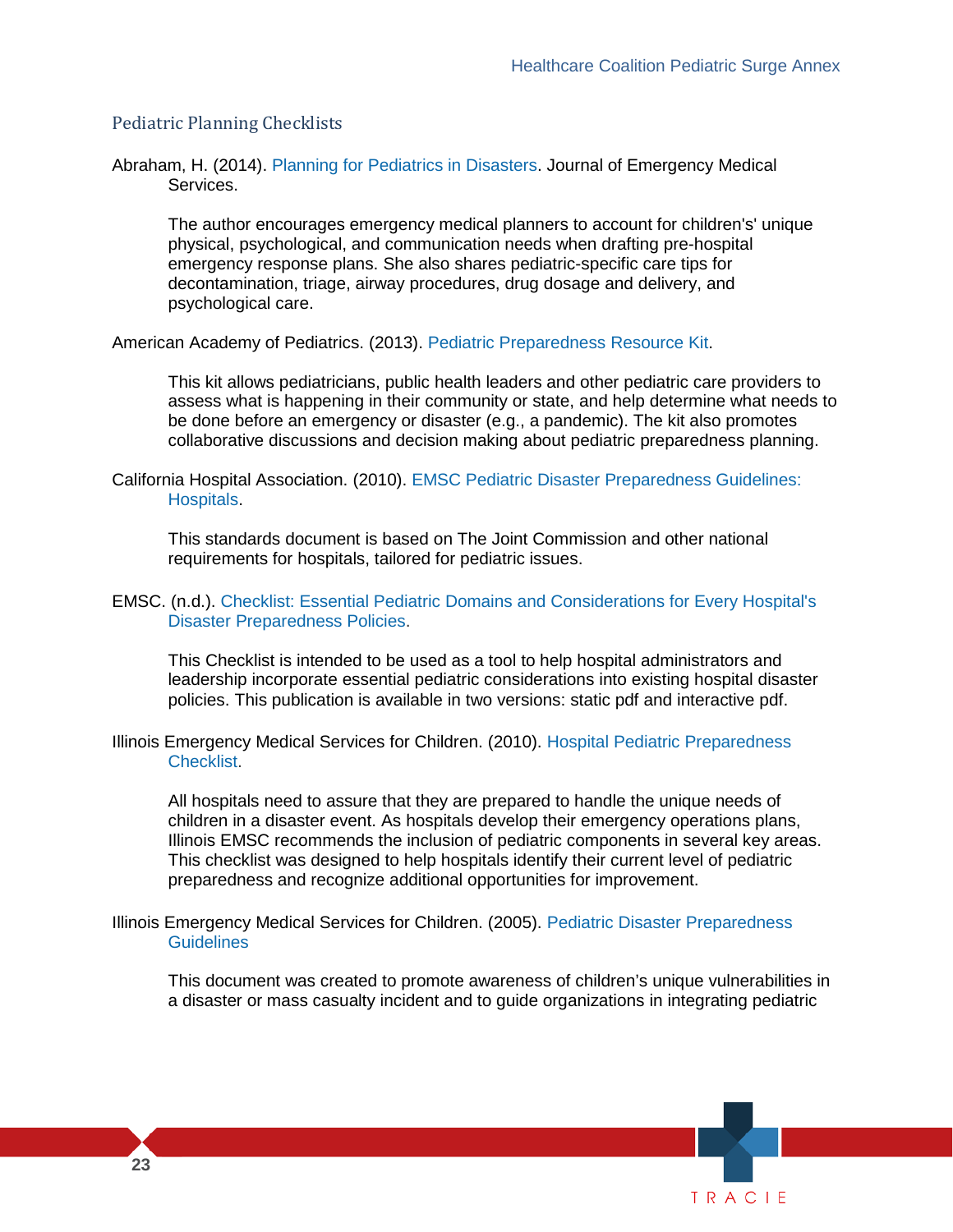guidelines is only the first step in improving emergency and disaster preparedness for considerations into their disaster plans. Implementing these recommendations and children.

 National Advisory Committee on Children and Disasters. (2015). [Healthcare Preparedness for](http://www.phe.gov/Preparedness/legal/boards/naccd/Documents/healthcare-prep-wg-20151311.pdf)  [Children in Disasters: A Report of the NACCD Healthcare Preparedness Working Group.](http://www.phe.gov/Preparedness/legal/boards/naccd/Documents/healthcare-prep-wg-20151311.pdf) 

 This report was developed in response to a tasking by the U.S. Department of Health and Human Services (HHS) Office of the Assistant Secretary for Preparedness and Response (ASPR) to assess the readiness to care for children affected by disasters. It focuses on three key areas: coalition building, workforce development, and medical countermeasure readiness.

 National Association of State EMS Officials. (2014). [Checklist Tool for Pediatric Disaster](https://nasemso.org/wp-content/uploads/NASEMSO-Pediatric-Disaster-Preparedness-Checklist-Tool-2014FINAL.pdf)  [Preparedness.](https://nasemso.org/wp-content/uploads/NASEMSO-Pediatric-Disaster-Preparedness-Checklist-Tool-2014FINAL.pdf)

 Derived from the 2010 report of the National Commission on Children and Disasters, this document is a tool for State EMS Offices to establish standards for EMS providers and agencies.

#### Other Relevant Resources

 Committee for Tactical Emergency Casualty Care. (2015). [Pediatric Tactical Emergency](http://www.c-tecc.org/images/content/FINAL_V.1.0_Pediatric_Guidelines.pdf)  [Casualty Care.](http://www.c-tecc.org/images/content/FINAL_V.1.0_Pediatric_Guidelines.pdf)

This resource provides guidelines for the immediate on-scene stabilization of victims, depending on whether or not there is an ongoing threat to safety.

 Illinois Emergency Medical Services for Children. (2013). [NICU/Nursery Evacuation Tabletop](http://ssom.luc.edu/media/stritchschoolofmedicine/emergencymedicine/emsforchildren/documents/disasterpreparedness/otherresources/disastertrainingandexercises/NICU_Nursery_EvacuationTTX_Toolkit%20FINAL(2).pdf)  [Exercise Toolkit.](http://ssom.luc.edu/media/stritchschoolofmedicine/emergencymedicine/emsforchildren/documents/disasterpreparedness/otherresources/disastertrainingandexercises/NICU_Nursery_EvacuationTTX_Toolkit%20FINAL(2).pdf)

 and offers guidance on planning, conducting, and evaluating tabletop exercises focused This toolkit provides various resources and tools developed specifically for exercises, on the neonatal intensive care unit and nursery population.

 Laraque, D., Jensen, P., and Schonfeld, D.J. (2006). [Feelings Need Check-ups Too Toolkit.](https://www.aap.org/en-us/advocacy-and-policy/aap-health-initiatives/Children-and-Disasters/Documents/Feelings-Need-Checkups-Toolkit_0823.pdf) American Academy of Pediatrics.

 This toolkit can help practitioners intervene effectively with children experiencing information on accessing mental health resources for treatment referrals. emotional distress related to catastrophic events. Various screening tools are demonstrated through case studies, and treatment options are described, along with